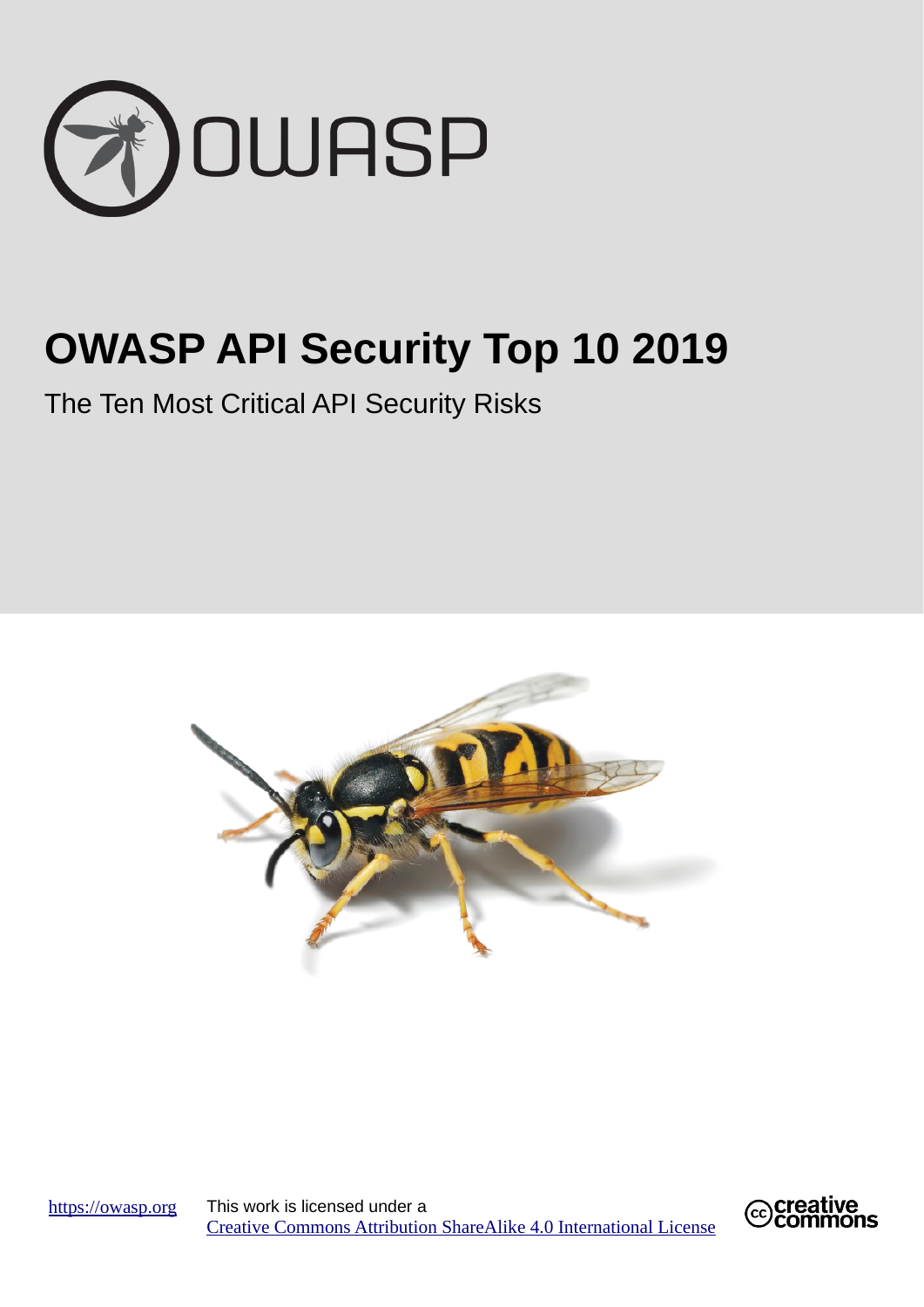## <span id="page-1-0"></span> **TOC Table of Contents**

### **Table of Contents**

| T10 OWASP API Security Top 10 - 20197           |  |
|-------------------------------------------------|--|
| API1:2019 Broken Object Level Authorization8    |  |
| API2:2019 Broken Authentication10               |  |
| API3:2019 Excessive Data Exposure12             |  |
| API4:2019 Lack of Resources & Rate Limiting14   |  |
| API5:2019 Broken Function Level Authorization16 |  |
|                                                 |  |
| API7:2019 Security Misconfiguration20           |  |
|                                                 |  |
| API9:2019 Improper Assets Management24          |  |
| API10:2019 Insufficient Logging & Monitoring26  |  |
|                                                 |  |
| +DSO What's Next for DevSecOps29                |  |
|                                                 |  |
|                                                 |  |

## **About OWASP**

The Open Web Application Security Project (OWASP) is an open community dedicated to enabling organizations to develop, purchase, and maintain applications and APIs that can be trusted.

At OWASP, you'll find free and open:

- Application security tools and standards.
- Complete books on application security testing, secure code development, and secure code review.
- Presentations and [videos](https://www.youtube.com/user/OWASPGLOBAL).
- Cheat sheets on many common topics.
- Standard security controls and libraries.
- Local chapters worldwide.
- Cutting edge research.
- Extensive [conferences worldwide.](https://www.owasp.org/index.php/Category:OWASP_AppSec_Conference)
- • [Mailing lists](https://lists.owasp.org/mailman/listinfo).

Learn more at: [https://www.owasp.org](https://owasp.org/).

All OWASP tools, documents, videos, presentations, and chapters are free and open to anyone interested in improving application security.

We advocate approaching application security as a people, process, and technology problem because the most effective approaches to application security require improvements in these areas.

OWASP is a new kind of organization. Our freedom from commercial pressures allows us to provide unbiased, practical, and cost-effective information about application security.

OWASP is not affiliated with any technology company, although we support the informed use of commercial security technology. OWASP produces many types of materials in a collaborative, transparent, and open way.

The OWASP Foundation is the non-profit entity that ensures the project's long-term success. Almost everyone associated with OWASP is a volunteer, including the OWASP board, chapter leaders, project leaders, and project members.

We support innovative security research with grants and infrastructure.

Come join us!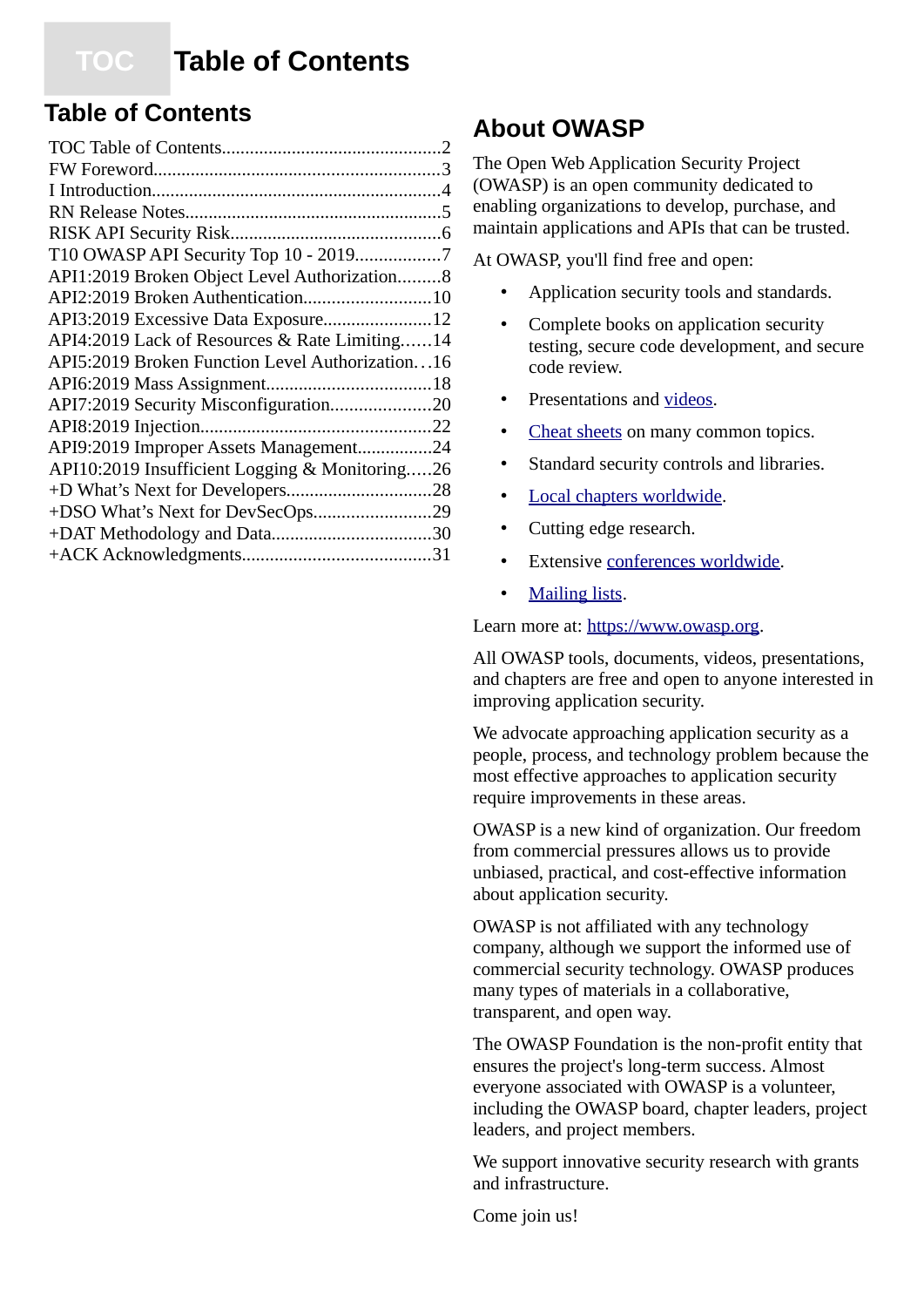## <span id="page-2-0"></span> **FW Foreword**

A foundational element of innovation in today's app-driven world is the Application Programming Interface (API). From banks, retail, and transportation to IoT, autonomous vehicles, and smart cities, APIs are a critical part of modern mobile, SaaS, and web applications and can be found in customer-facing, partner-facing, and internal applications.

By nature, APIs expose application logic and sensitive data such as Personally Identifiable Information (PII) and because of this, APIs have increasingly become a target for attackers. Without secure APIs, rapid innovation would be impossible.

Although a broader web application security risks Top 10 still makes sense, due to their particular nature, an API specific security risks list is required. API security focuses on strategies and solutions to understand and mitigate the unique vulnerabilities and security risks associated with APIs.

If you're familiar with the [OWASP Top 10 Project](https://www.owasp.org/index.php/Category:OWASP_Top_Ten_Project), then you'll notice the similarities between both documents: they are intended for readability and adoption. If you're new to the OWASP Top 10 series, you may be better off reading the [API Security Risks](#page-5-0) and [Methodology and Data](#page-29-0) sections before jumping into the Top 10 list.

You can contribute to OWASP API Security Top 10 with your questions, comments, and ideas at our GitHub project repository:

- •<https://github.com/OWASP/API-Security/issues>
- <https://github.com/OWASP/API-Security/blob/master/CONTRIBUTING.md>

You can find the OWASP API Security Top 10 here:

- • [https://www.owasp.org/index.php/OWASP\\_API\\_Security\\_Project](https://www.owasp.org/index.php/OWASP_API_Security_Project)
- <https://github.com/OWASP/API-Security>

We wish to thank all the contributors who made this project possible with their effort and contributions. They are all listed in the [Acknowledgments section](#page-30-0). Thank you!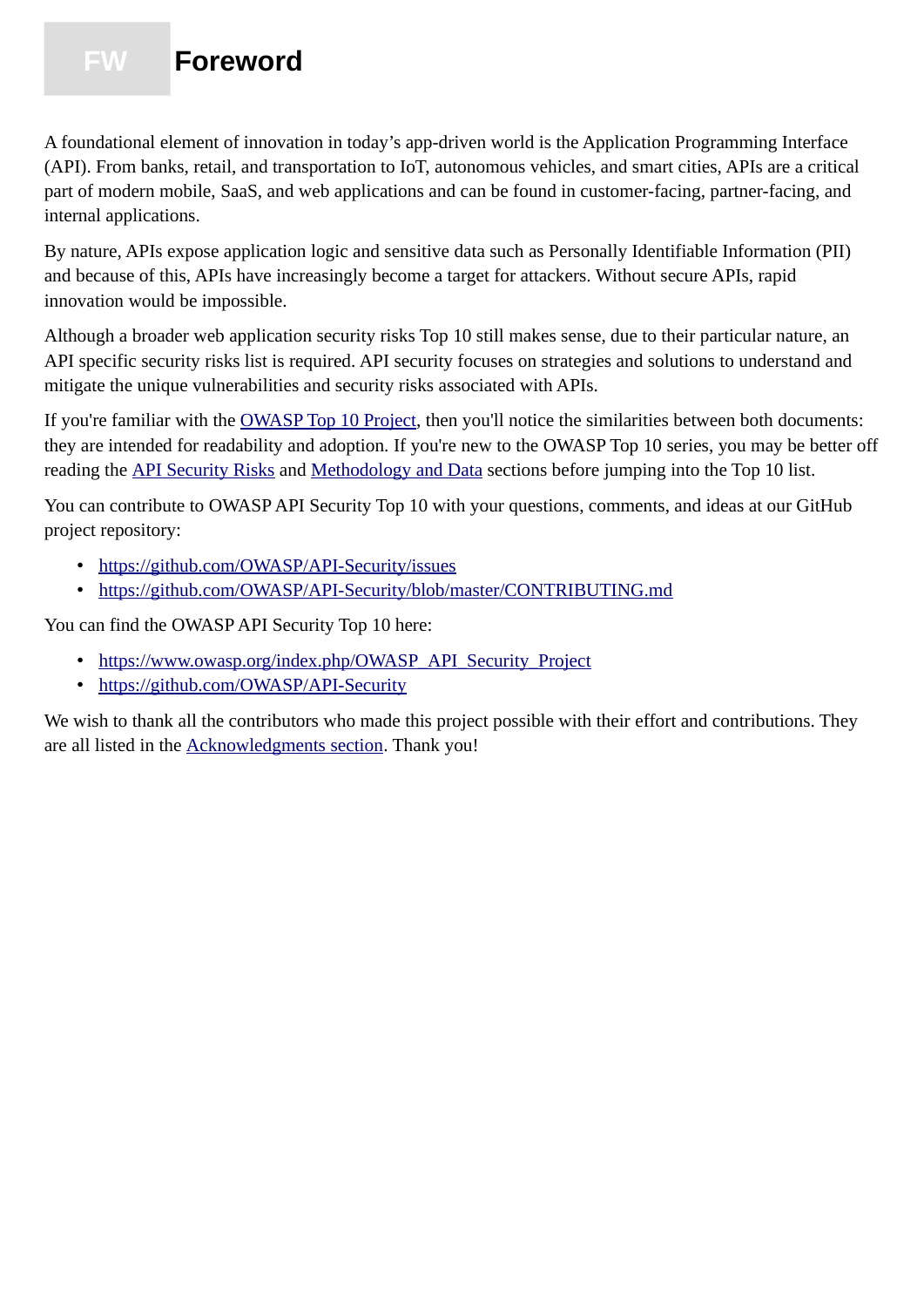## **Introduction**

### <span id="page-3-0"></span>**Welcome to the OWASP API Security Top 10 - 2019!**

Welcome to the first edition of the OWASP API Security Top 10. If you're familiar with the OWASP Top 10 series, you'll notice the similarities: they are intended for readability and adoption. Otherwise, consider visiting the [OWASP API Security Project wiki page](https://www.owasp.org/index.php/OWASP_API_Security_Project), before digging deeper into the most critical API security risks.

APIs play a very important role in modern applications' architecture. Since creating security awareness and innovation have different paces, it's important to focus on common API security weaknesses.

The primary goal of the OWASP API Security Top 10 is to educate those involved in API development and maintenance, for example, developers, designers, architects, managers, or organizations.

In the [Methodology and Data](#page-29-0) section, you can read more about how this first edition was created. In future versions, we want to involve the security industry, with a public call for data. For now, we encourage everyone to contribute with questions, comments and ideas at our [GitHub repository](https://github.com/OWASP/API-Security) or [Mailing list](https://groups.google.com/a/owasp.org/forum/#!forum/api-security-project).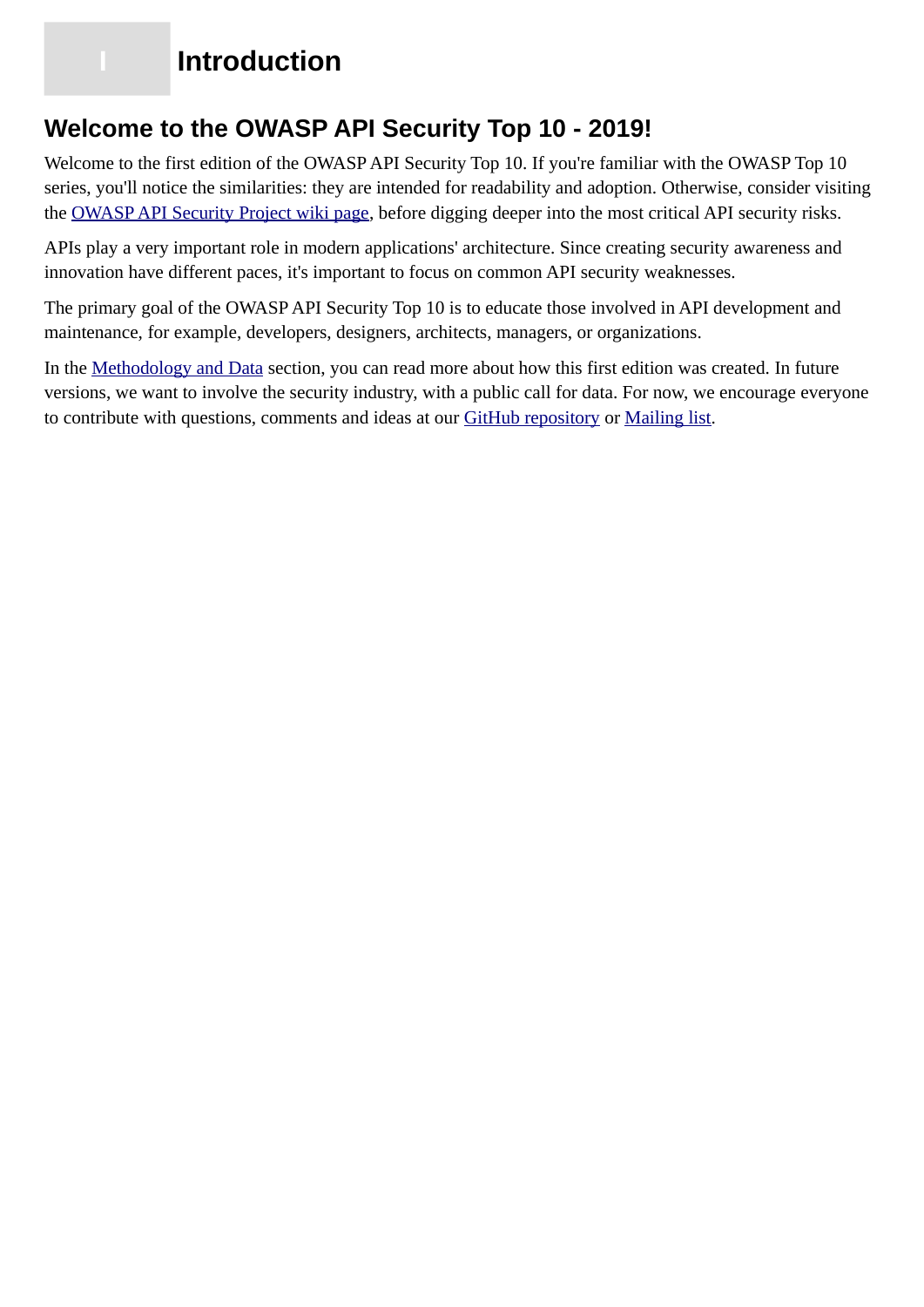## <span id="page-4-0"></span> **RN Release Notes**

This is the first OWASP API Security Top 10 edition, which we plan to be updated periodically, every three or four years.

Unlike this version, in future versions, we want to make a public call for data, involving the security industry in this effort. In the [Methodology and Data](#page-29-0) section, you'll find more details about how this version was built. For more details about the security risks, please refer to the [API Security Risks](#page-5-0) section.

It is important to realize that over the last few years, applications' architecture has significantly changed. Currently, APIs play a very important role in this new architecture of microservices, Single Page Applications (SPAs), mobile apps, IoT, etc.

The OWASP API Security Top 10 was a required effort to create awareness about modern APIs security issues. It was only possible due to a great effort of several volunteers, all of them listed in the [Acknowledgments](#page-30-0) section. Thank you!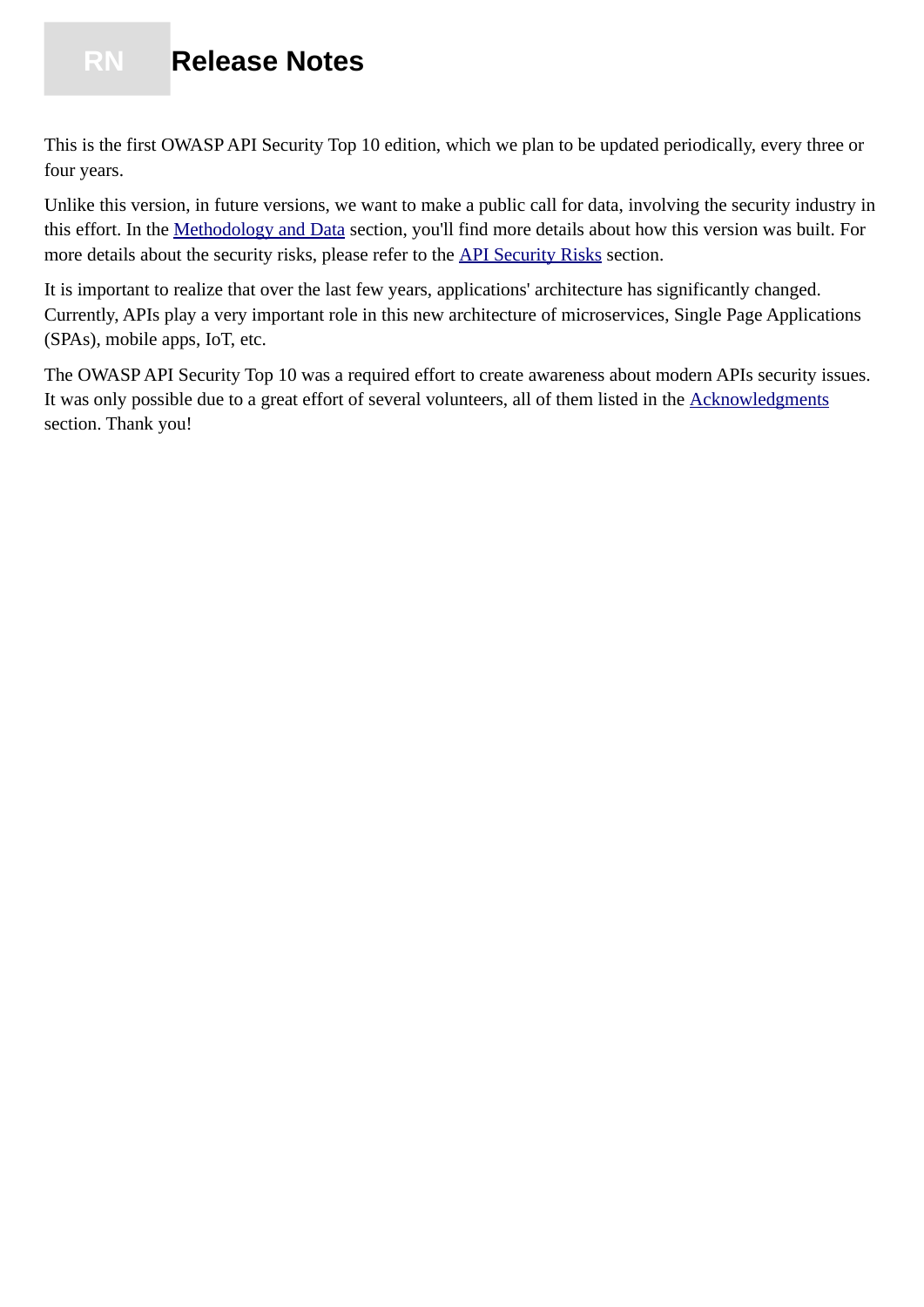# <span id="page-5-0"></span> **RISK API Security Risk**

The [OWASP Risk Rating Methodology](https://www.owasp.org/index.php/OWASP_Risk_Rating_Methodology) was used to do the risk analysis.

| <b>Threat Agents</b> | <b>Exploitability</b> | <b>Weakness</b><br><b>Prevalence</b> | <b>Weakness</b><br><b>Detectability</b> | <b>Technical</b><br><b>Impact</b> | <b>Business</b><br><b>Impacts</b> |
|----------------------|-----------------------|--------------------------------------|-----------------------------------------|-----------------------------------|-----------------------------------|
|                      | Easy: $3$             | Widespread 3                         | Easy 3                                  | Severe 3                          |                                   |
| <b>API</b> Specific  | Average: 2            | Common 2                             | <b>Average 2</b>                        | <b>Moderate 2</b>                 | <b>Business</b><br>Specific       |
|                      | Difficult: 1          | Difficult 1                          | Difficult 1                             | Minor 1                           |                                   |

The table below summarizes the terminology associated with the risk score.

**Note**: This approach does not take the likelihood of the threat agent into account. Nor does it account for any of the various technical details associated with your particular application. Any of these factors could significantly affect the overall likelihood of an attacker finding and exploiting a particular vulnerability. This rating does not take into account the actual impact on your business. Your organization will have to decide how much security risk from applications and APIs the organization is willing to accept given your culture, industry, and regulatory environment. The purpose of the OWASP API Security Top 10 is not to do this risk analysis for you.

## **References**

### **OWASP**

- • [OWASP Risk Rating Methodology](https://www.owasp.org/index.php/OWASP_Risk_Rating_Methodology)
- • [Article on Threat/Risk Modeling](https://www.owasp.org/index.php/Threat_Risk_Modeling)

- • [ISO 31000: Risk Management Std](https://www.iso.org/iso-31000-risk-management.html)
- • [ISO 27001: ISMS](https://www.iso.org/isoiec-27001-information-security.html)
- [NIST Cyber Framework \(US\)](https://www.nist.gov/cyberframework)
- [ASD Strategic Mitigations \(AU\)](https://www.asd.gov.au/infosec/mitigationstrategies.htm)
- • [NIST CVSS 3.0](https://nvd.nist.gov/vuln-metrics/cvss/v3-calculator)
- [Microsoft Threat Modeling Tool](https://www.microsoft.com/en-us/download/details.aspx?id=49168)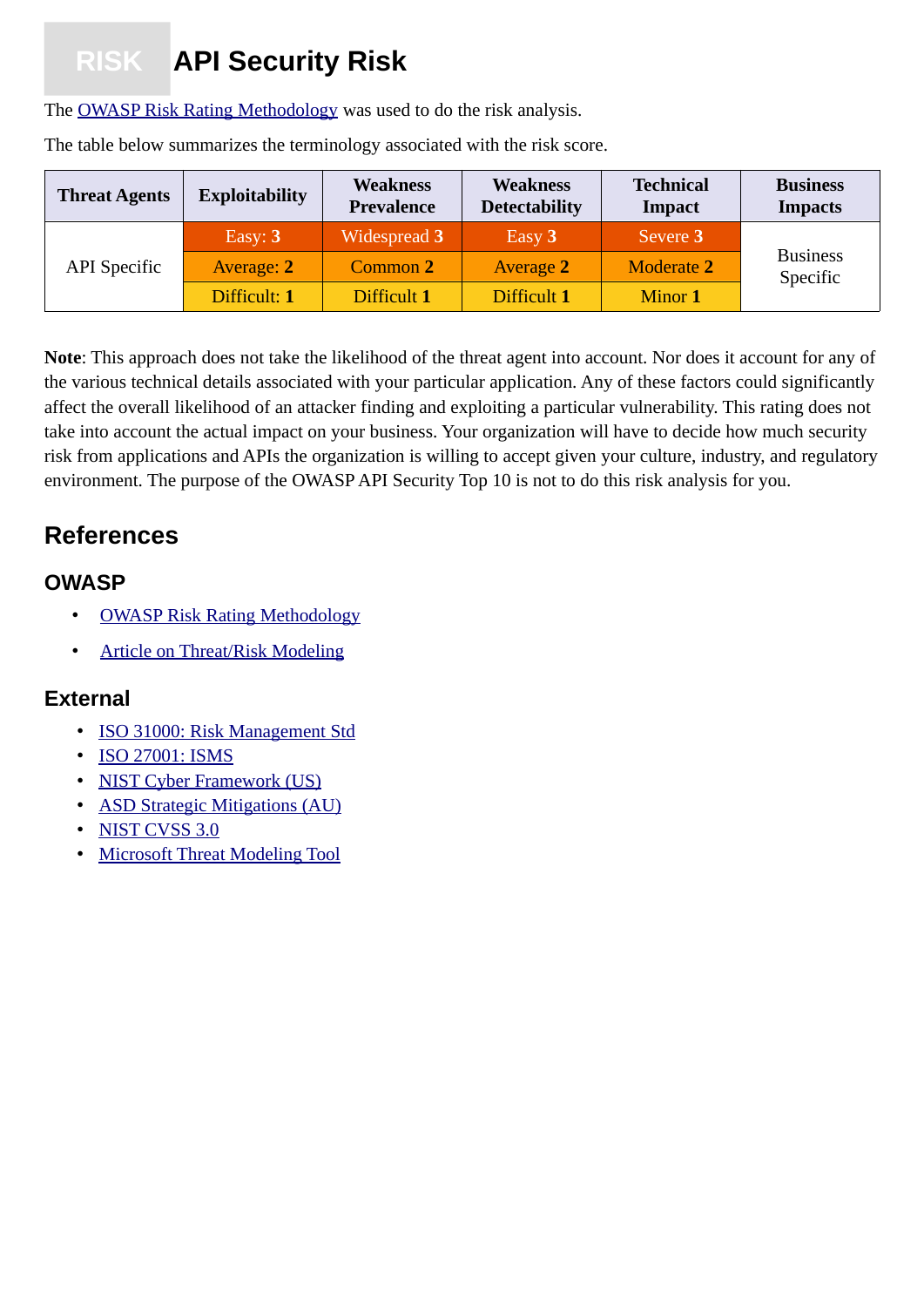<span id="page-6-0"></span> **T10 OWASP API Security Top 10 - 2019**

| API1:2019 - Broken Object Level Authorization      | APIs tend to expose endpoints that handle object identifiers,<br>creating a wide attack surface Level Access Control issue. Object<br>level authorization checks should be considered in every function<br>that accesses a data source using an input from the user.                                                                                                                                                                |
|----------------------------------------------------|-------------------------------------------------------------------------------------------------------------------------------------------------------------------------------------------------------------------------------------------------------------------------------------------------------------------------------------------------------------------------------------------------------------------------------------|
| API2:2019 - Broken Authentication                  | Authentication mechanisms are often implemented incorrectly,<br>allowing attackers to compromise authentication tokens or to<br>exploit implementation flaws to assume other user's identities<br>temporarily or permanently. Compromising system's ability to<br>identify the client/user, compromises API security overall.                                                                                                       |
| API3:2019 - Excessive Data Exposure                | Looking forward to generic implementations, developers tend to<br>expose all object properties without considering their individual<br>sensitivity, relying on clients to perform the data filtering before<br>displaying it to the user.                                                                                                                                                                                           |
| API4:2019 - Lack of Resources & Rate Limiting      | Quite often, APIs do not impose any restrictions on the size or<br>number of resources that can be requested by the client/user. Not<br>only can this impact the API server performance, leading to<br>Denial of Service (DoS), but also leaves the door open to<br>authentication flaws such as brute force.                                                                                                                       |
| API5:2019 - Broken Function Level<br>Authorization | Complex access control policies with different hierarchies,<br>groups, and roles, and an unclear separation between<br>administrative and regular functions, tend to lead to authorization<br>flaws. By exploiting these issues, attackers gain access to other<br>users' resources and/or administrative functions.                                                                                                                |
| API6:2019 - Mass Assignment                        | Binding client provided data (e.g., JSON) to data models, without<br>proper properties filtering based on a whitelist, usually lead to<br>Mass Assignment. Either guessing objects properties, exploring<br>other API endpoints, reading the documentation, or providing<br>additional object properties in request payloads, allows attackers<br>to modify object properties they are not supposed to.                             |
| API7:2019 - Security Misconfiguration              | Security misconfiguration is commonly a result of unsecure<br>default configurations, incomplete or ad-hoc configurations, open<br>cloud storage, misconfigured HTTP headers, unnecessary HTTP<br>methods, permissive Cross-Origin resource sharing (CORS), and<br>verbose error messages containing sensitive information.                                                                                                         |
| API8:2019 - Injection                              | Injection flaws, such as SQL, NoSQL, Command Injection, etc.<br>occur when untrusted data is sent to an interpreter as part of a<br>command or query. The attacker's malicious data can trick the<br>interpreter into executing unintended commands or accessing data<br>without proper authorization.                                                                                                                              |
| API9:2019 - Improper Assets Management             | APIs tend to expose more endpoints than traditional web<br>applications, making proper and updated documentation highly<br>important. Proper hosts and deployed API versions inventory also<br>play an important role to mitigate issues such as deprecated API<br>versions and exposed debug endpoints.                                                                                                                            |
| API10:2019 - Insufficient Logging & Monitoring     | Insufficient logging and monitoring, coupled with missing or<br>ineffective integration with incident response, allows attackers to<br>further attack systems, maintain persistence, pivot to more<br>systems to tamper with, extract, or destroy data. Most breach<br>studies demonstrate the time to detect a breach is over 200 days,<br>typically detected by external parties rather than internal<br>processes or monitoring. |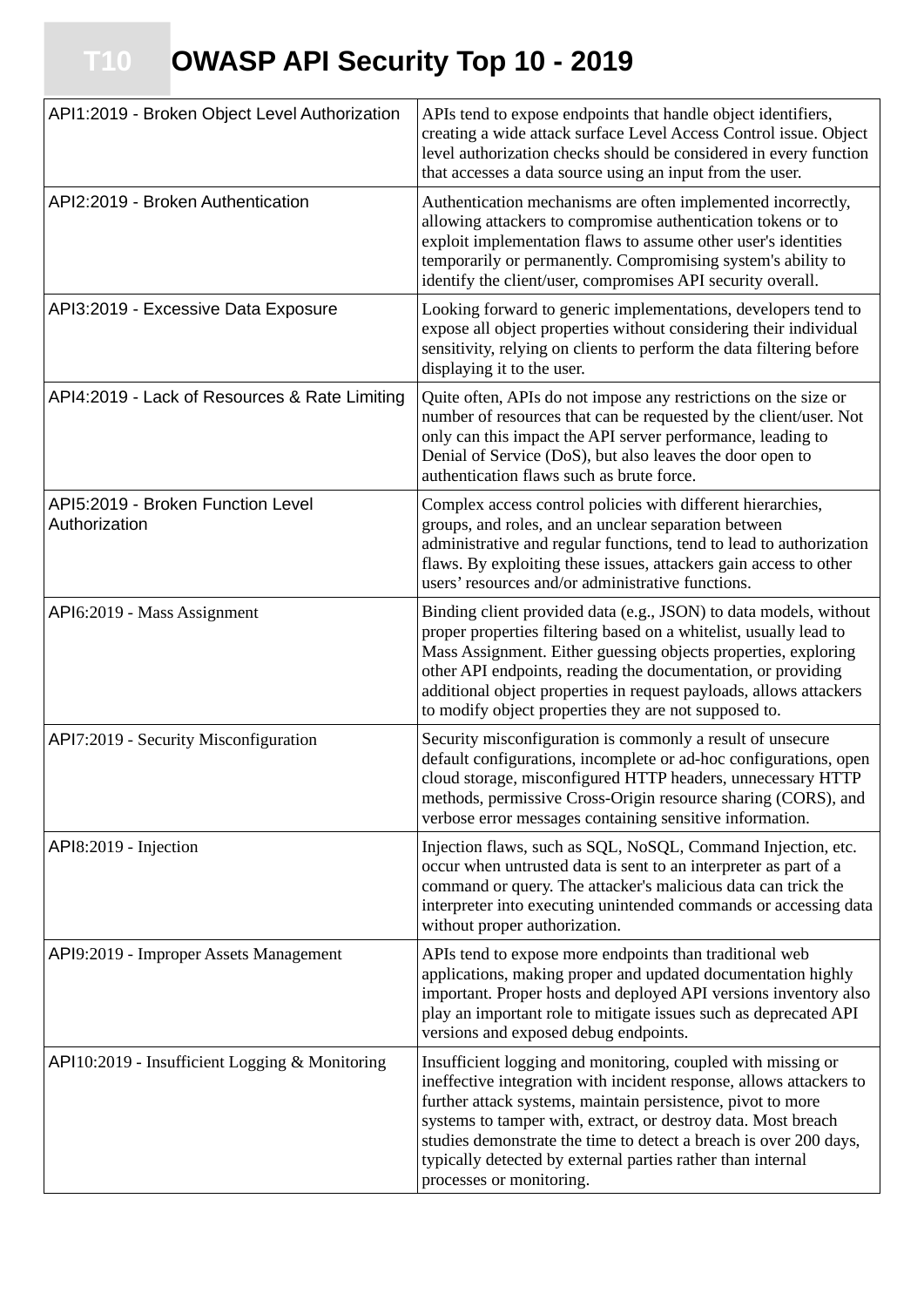## <span id="page-7-0"></span> **API1:2019 Broken Object Level Authorization**

| <b>Threat</b><br><b>Attack</b><br><b>Vectors</b><br>Agents / |                                             | <b>Security</b><br><b>Weakness</b> |                         | <b>Impacts</b>                                                    |  |
|--------------------------------------------------------------|---------------------------------------------|------------------------------------|-------------------------|-------------------------------------------------------------------|--|
| <b>API Specific Exploitability: 3</b>                        | <b>Prevalence: 3</b>                        |                                    | <b>Detectability: 2</b> | <b>Technical: 3 Business Specific</b>                             |  |
| Attackers can exploit API                                    | This has been the most common and           |                                    |                         | Unauthorized access can result                                    |  |
| endpoints that are vulnerable to                             |                                             |                                    |                         | impactful attack on APIs. Authorization and in data disclosure to |  |
| broken object level authorization                            | access control mechanisms in modern         |                                    |                         | unauthorized parties, data loss,                                  |  |
| by manipulating the ID of an                                 | applications are complex and wide-spread.   |                                    |                         | or data manipulation.                                             |  |
| object that is sent within the                               | Even if the application implements a proper |                                    |                         | Unauthorized access to objects                                    |  |
| request. This may lead to                                    | infrastructure for authorization checks,    |                                    |                         | can also lead to full account                                     |  |
| unauthorized access to sensitive                             | developers might forget to use these checks |                                    |                         | takeover.                                                         |  |
| data. This issue is extremely                                | before accessing a sensitive object. Access |                                    |                         |                                                                   |  |
| common in API-based                                          | control detection is not typically amenable |                                    |                         |                                                                   |  |
| applications because the server                              | to automated static or dynamic testing.     |                                    |                         |                                                                   |  |
| component usually does not fully                             |                                             |                                    |                         |                                                                   |  |
| track the client's state, and                                |                                             |                                    |                         |                                                                   |  |
| instead, relies more on                                      |                                             |                                    |                         |                                                                   |  |
| parameters like object IDs, that                             |                                             |                                    |                         |                                                                   |  |
| are sent from the client to decide                           |                                             |                                    |                         |                                                                   |  |
| which objects to access.                                     |                                             |                                    |                         |                                                                   |  |

## **Is The API Vulnerable?**

Object level authorization is an access control mechanism that is usually implemented at the code level to validate that one user can only access objects that they should have access to.

Every API endpoint that receives an ID of an object, and performs any type of action on the object, should implement object level authorization checks. The checks should validate that the logged-in user does have access to perform the requested action on the requested object.

Failures in this mechanism typically leads to unauthorized information disclosure, modification, or destruction of all data.

## **Example Attack Scenarios**

### **Scenario #1**

An e-commerce platform for online stores (shops) provides a listing page with the revenue charts for their hosted shops. Inspecting the browser requests, an attacker can identify the API endpoints used as a data source for those charts and their pattern /shops/{shopName}/revenue\_data.json. Using another API endpoint, the attacker can get the list of all hosted shop names. With a simple script to manipulate the names in the list, replacing {shopName} in the URL, the attacker gains access to the sales data of thousands of ecommerce stores.

### **Scenario #2**

While monitoring the network traffic of a wearable device, the following HTTP PATCH request gets the attention of an attacker due to the presence of a custom HTTP request header X-User-Id: 54796. Replacing the X-User-Id value with 54795, the attacker receives a successful HTTP response, and is able to modify other users' account data.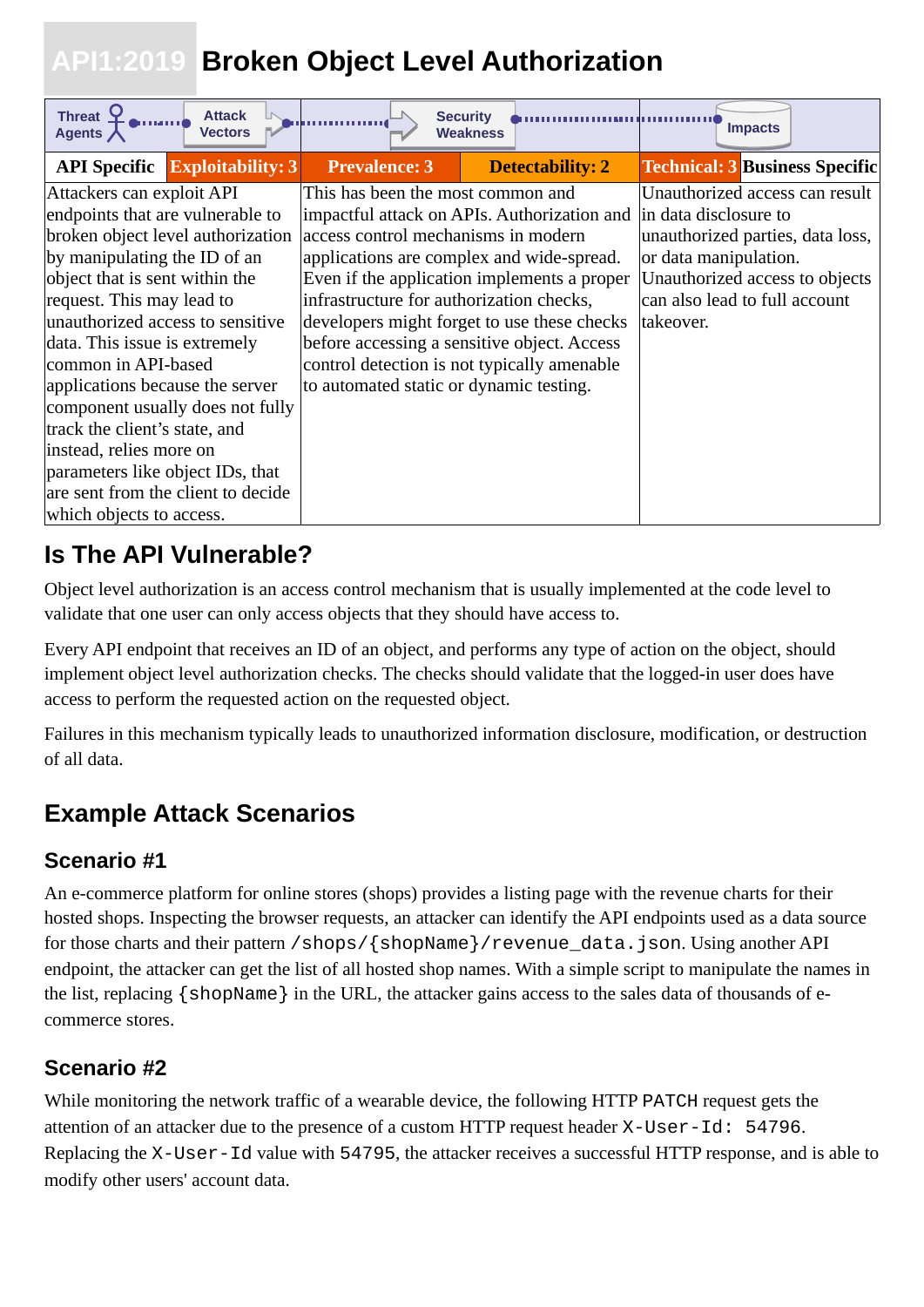## **API1:2019 Broken Object Level Authorization**

### **How To Prevent**

- Implement a proper authorization mechanism that relies on the user policies and hierarchy.
- Prefer not to use an ID that has been sent from the client, but instead use an ID that is stored in the session object when accessing a database record by the record ID.
- Use an authorization mechanism to check if the logged-in user has access to perform the requested action on the record in every function that uses an input from the client to access a record in the database.
- Prefer to use random and unpredictable values as GUIDs for records' IDs.
- Write tests to evaluate the authorization mechanism. Do not deploy vulnerable changes that break the tests.

## **References**

- • [CWE-284: Improper Access Control](https://cwe.mitre.org/data/definitions/284.html)
- [CWE-285: Improper Authorization](https://cwe.mitre.org/data/definitions/285.html)
- [CWE-639: Authorization Bypass Through User-Controlled Key](https://cwe.mitre.org/data/definitions/639.html)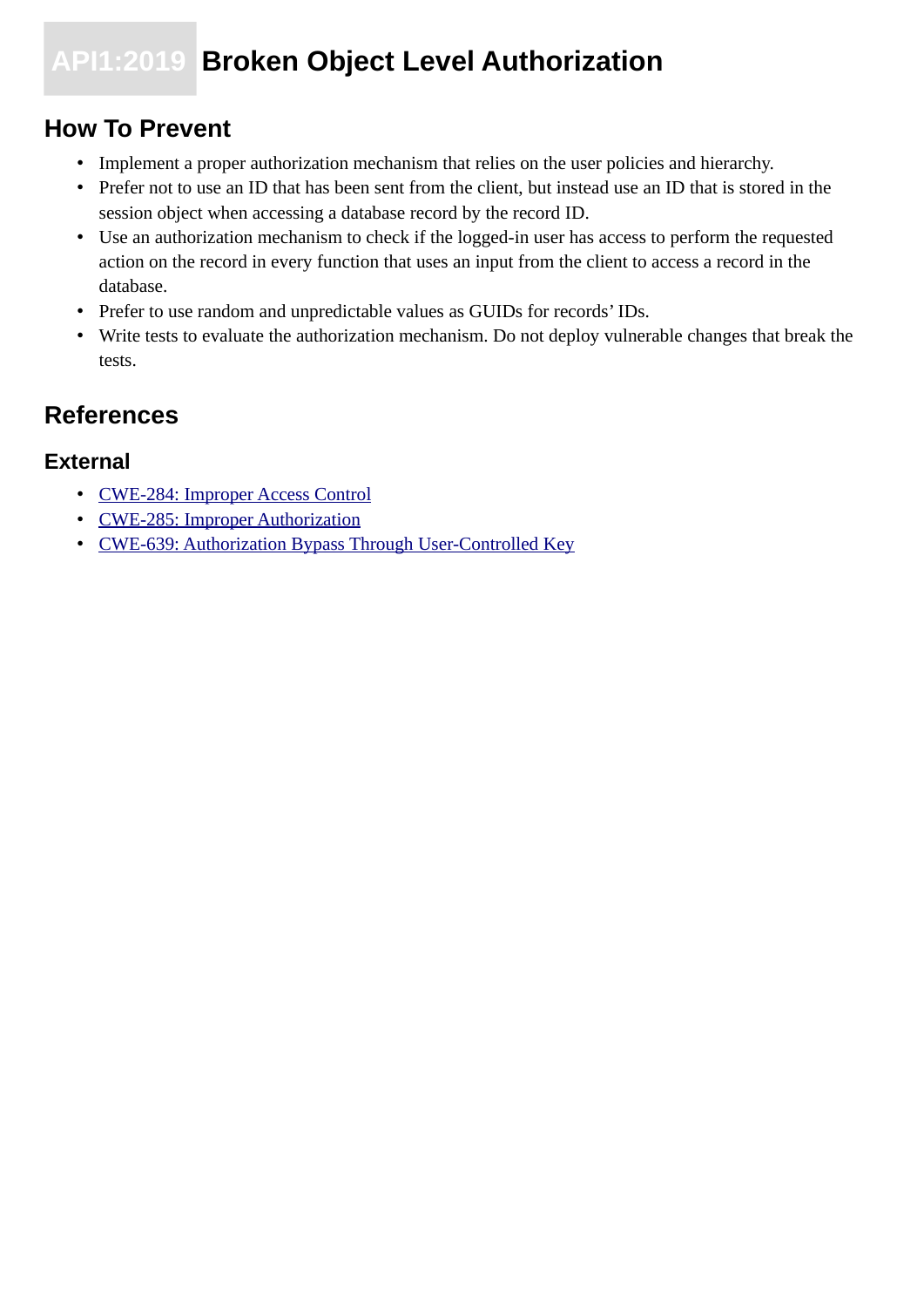## <span id="page-9-0"></span> **API2:2019 Broken Authentication**

| Threat $\mathbf{\Sigma}$<br><b>Attack</b><br><b>Vectors</b><br>Agents $\bigwedge$                                                                                                                                                                                             | <b>Security</b><br><b>Weakness</b>                                                                                                                                                                                                                                                                                  |                         | <b>Impacts</b>                                                                                                                                                                                                       |
|-------------------------------------------------------------------------------------------------------------------------------------------------------------------------------------------------------------------------------------------------------------------------------|---------------------------------------------------------------------------------------------------------------------------------------------------------------------------------------------------------------------------------------------------------------------------------------------------------------------|-------------------------|----------------------------------------------------------------------------------------------------------------------------------------------------------------------------------------------------------------------|
| <b>API Specific Exploitability: 3</b>                                                                                                                                                                                                                                         | <b>Prevalence: 2</b>                                                                                                                                                                                                                                                                                                | <b>Detectability: 2</b> | <b>Technical: 3 Business Specific</b>                                                                                                                                                                                |
| Authentication in APIs is a<br>complex and confusing<br>mechanism. Software and<br>security engineers might have<br>misconceptions about what are<br>the boundaries of authentication<br>and how to implement it                                                              | There are two sub-issues: 1. Lack of<br>protection mechanisms: APIs endpoints that<br>are responsible for authentication must be<br>treated differently from regular endpoints<br>and implement extra layers of protection 2.<br>Misimplementation of the mechanism: The<br>mechanism is used / implemented without |                         | Attackers can gain control to<br>other users' accounts in the<br>system, read their personal<br>data, and perform sensitive<br>actions on their behalf, like<br>money transactions and<br>sending personal messages. |
| correctly. In addition, the<br>authentication mechanism is an<br>easy target for attackers, since it's mechanism designed for IoT clients might<br>exposed to everyone. These two<br>points makes the authentication<br>component potentially vulnerable<br>to many exploits. | considering the attack vectors, or it's the<br>wrong use case (e.g., an authentication<br>not be the right choice for web<br>applications).                                                                                                                                                                         |                         |                                                                                                                                                                                                                      |

## **Is the API Vulnerable?**

Authentication endpoints and flows are assets that need to be protected. "Forgot password / reset password" should be treated the same way as authentication mechanisms.

An API is vulnerable if it:

- Permits [credential stuffing](https://www.owasp.org/index.php/Credential_stuffing) whereby the attacker has a list of valid usernames and passwords.
- Permits attackers to perform a brute force attack on the same user, without presenting captcha / account lockout mechanism.
- Permits weak passwords.
- Sends sensitive authentication details, such as auth tokens and password in the URL.
- Doesn't validate the authenticity of tokens.
- Accepts unsigned / weakly signed JWT tokens ("alg":"none") / doesn't validate their expiration date.
- Uses plain text, encrypted, or weakly hashed passwords.
- Uses weak encryption keys / API keys.

## **Example Attack Scenarios**

### **Scenario #1**

[Credential stuffing](https://www.owasp.org/index.php/Credential_stuffing) (using [lists of known usernames/passwords](https://github.com/danielmiessler/SecLists)), is a common attack. If an application does not implement automated threat or credential stuffing protections, the application can be used as a password oracle (tester) to determine if the credentials are valid.

## **Scenario #2**

An attacker starts the password recovery workflow by issuing a POST request to

/api/system/verification-codes and by providing the username in the request body. Next an SMS token with 6 digits is sent to the victim's phone. Because the API does not implement a rate limiting policy, the attacker can test all possible combinations using a multi-threaded script, against the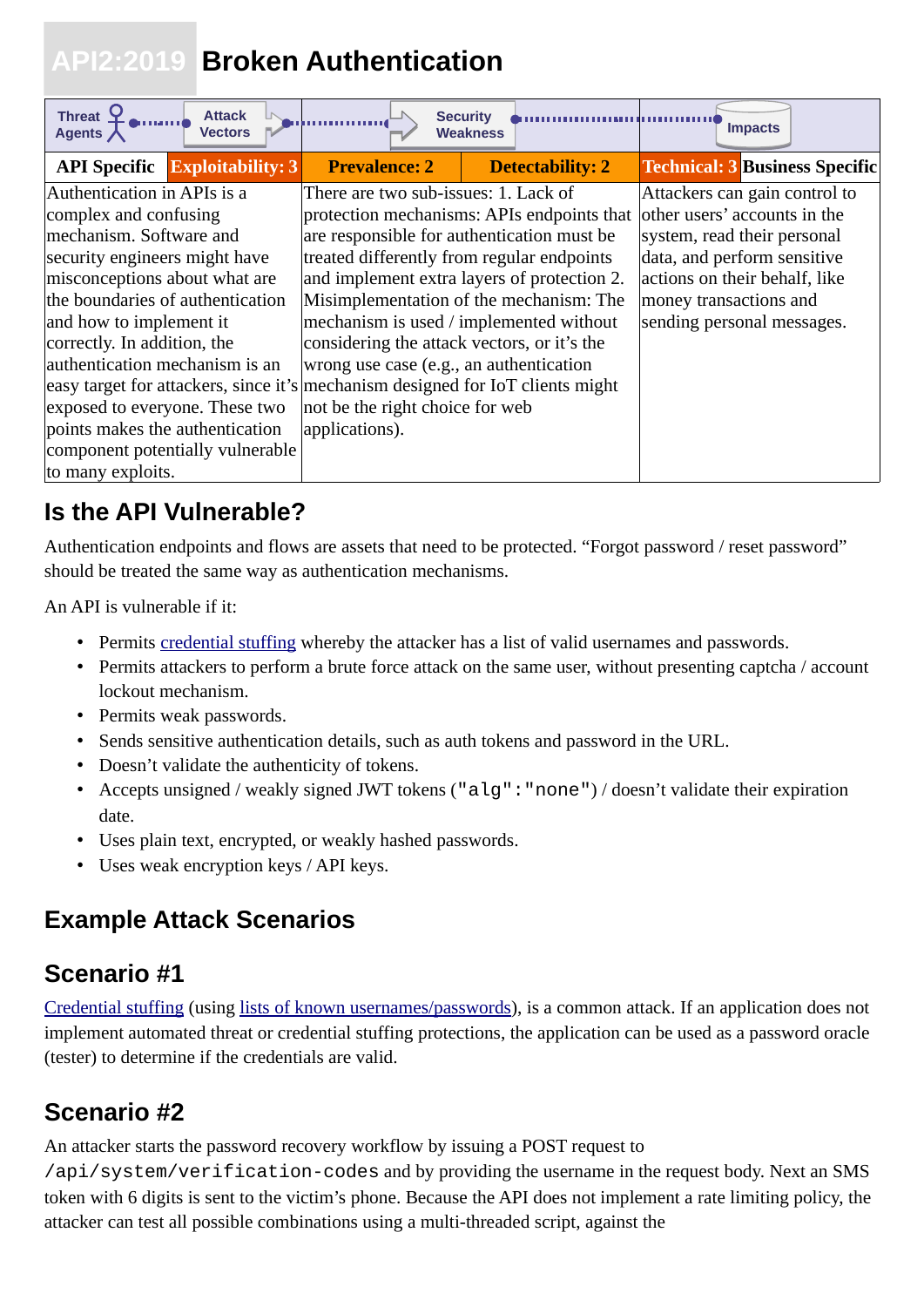# **API2:2019 Broken Authentication**

/api/system/verification-codes/{smsToken} endpoint to discover the right token within a few minutes.

### **How To Prevent**

- Make sure you know all the possible flows to authenticate to the API (mobile/ web/deep links that implement one-click authentication/etc)
- Ask your engineers what flows you missed.
- Read about your authentication mechanisms. Make sure you understand what and how they are used. OAuth is not authentication, and neither API keys .
- Don't reinvent the wheel in authentication, token generation, password storage. Use the standards.
- Credential recovery / forget password endpoints should be treated as login endpoints in terms of brute force, rate limiting and lockout protections.
- Use the [OWASP Authentication Cheatsheet](https://cheatsheetseries.owasp.org/cheatsheets/Authentication_Cheat_Sheet.html)
- Where possible, implement multi-factor authentication.
- Implement anti brute force mechanisms to mitigate credential stuffing, dictionary attack and brute force attacks on your authentication endpoints. This mechanism should be stricter than the regular rate limiting mechanism on your API.
- Implement [account lockout](https://www.owasp.org/index.php/Testing_for_Weak_lock_out_mechanism_(OTG-AUTHN-003)) / captcha mechanism to prevent brute force against specific users. Implement weak-password checks.
- API keys should not be used for user authentication, but for [client app / project authentication.](https://cloud.google.com/endpoints/docs/openapi/when-why-api-key)

## **References**

#### **OWASP**

- • [OWASP Key Management Cheat Sheet](https://www.owasp.org/index.php/Key_Management_Cheat_Sheet)
- • [OWASP Authentication Cheatsheet](https://cheatsheetseries.owasp.org/cheatsheets/Authentication_Cheat_Sheet.html)
- • [Credential Stuffing](https://www.owasp.org/index.php/Credential_stuffing)

#### **External**

• [CWE-798: Use of Hard-coded Credentials](https://cwe.mitre.org/data/definitions/798.html)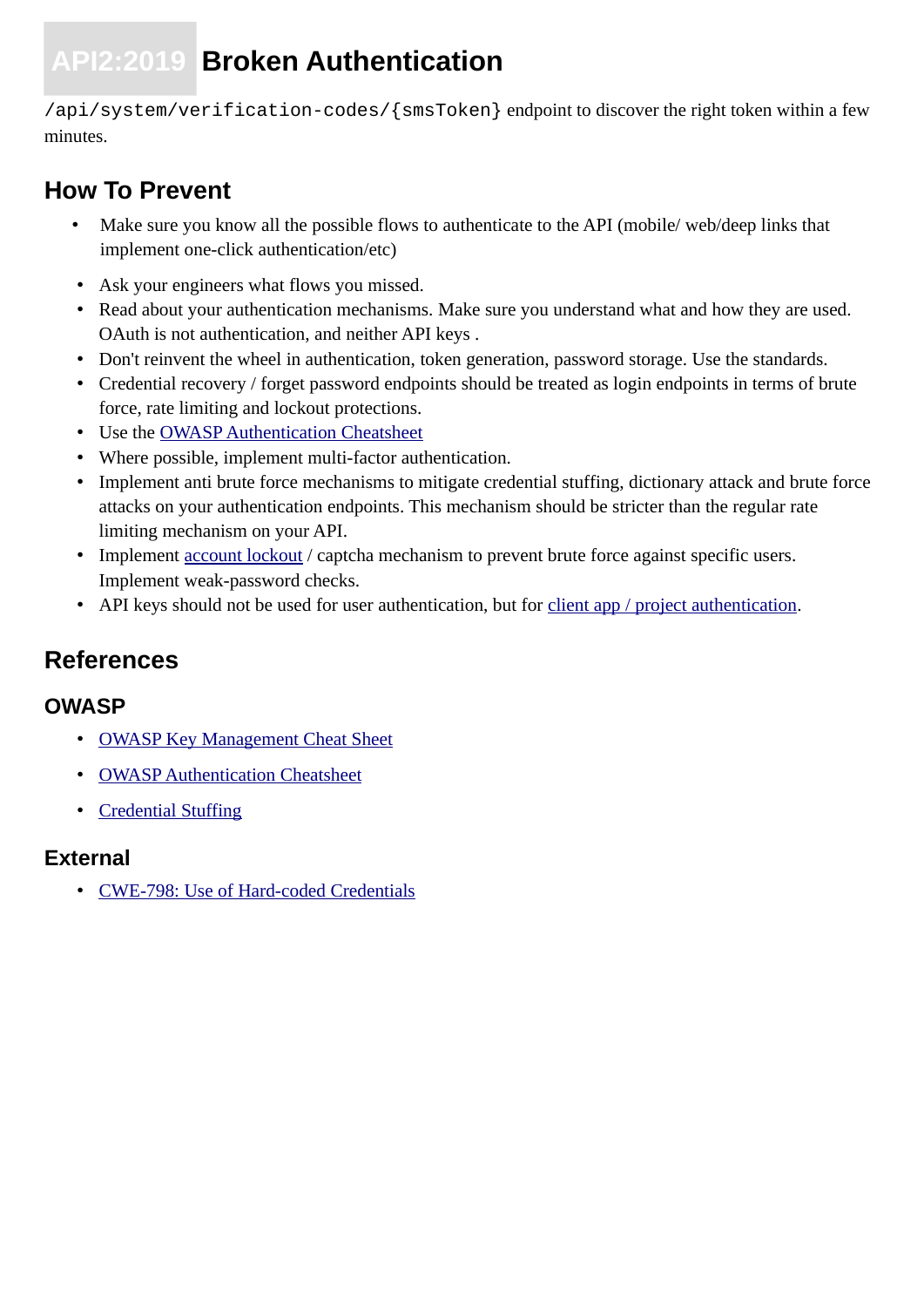## <span id="page-11-0"></span> **API3:2019 Excessive Data Exposure**

| Threat $\mathfrak{\mathfrak{L}}$<br><b>Attack</b><br><b>Vectors</b><br>Agents $\bigwedge$ | <b>Security</b>                            | <b>Weakness</b>                                |                                | <b>Impacts</b>                        |
|-------------------------------------------------------------------------------------------|--------------------------------------------|------------------------------------------------|--------------------------------|---------------------------------------|
| <b>API Specific Exploitability: 3</b>                                                     | <b>Prevalence: 2</b>                       | <b>Detectability: 2</b>                        |                                | <b>Technical: 2 Business Specific</b> |
| <b>Exploitation of Excessive Data</b>                                                     | APIs rely on clients to perform the data   |                                                | <b>Excessive Data Exposure</b> |                                       |
| Exposure is simple, and is usually filtering. Since APIs are used as data                 |                                            |                                                |                                | commonly leads to exposure of         |
| performed by sniffing the traffic                                                         | sources, sometimes developers try to       |                                                | sensitive data.                |                                       |
| to analyze the API responses,                                                             | implement them in a generic way without    |                                                |                                |                                       |
| looking for sensitive data                                                                | thinking about the sensitivity of the      |                                                |                                |                                       |
| exposure that should not be                                                               |                                            | exposed data. Automatic tools usually can't    |                                |                                       |
| returned to the user.                                                                     |                                            | detect this type of vulnerability because it's |                                |                                       |
|                                                                                           | hard to differentiate between legitimate   |                                                |                                |                                       |
|                                                                                           | data returned from the API, and sensitive  |                                                |                                |                                       |
|                                                                                           | data that should not be returned without a |                                                |                                |                                       |
|                                                                                           | deep understanding of the application.     |                                                |                                |                                       |

## **Is the API Vulnerable?**

The API returns sensitive data to the client by design. This data is usually filtered on the client side before being presented to the user. An attacker can easily sniff the traffic and see the sensitive data.

## **Example Attack Scenarios**

### **Scenario #1**

The mobile team uses the /api/articles/{articleId}/comments/{commentId} endpoint in the articles view to render comments metadata. Sniffing the mobile application traffic, an attacker finds out that other sensitive data related to comment's author is also returned. The endpoint implementation uses a generic toJSON() method on the User model, which contains PII, to serialize the object.

### **Scenario #2**

An IOT-based surveillance system allows administrators to create users with different permissions. An admin created a user account for a new security guard that should only have access to specific buildings on the site. Once the security guard uses his mobile app, an API call is triggered to: /api/sites/111/cameras in order to receive data about the available cameras and show them on the dashboard. The response contains a list with details about cameras in the following format: {"id":"xxx", "live\_access\_token":"xxxxbbbbb", "building id": "yyy"}. While the client GUI shows only cameras which the security guard should have access to, the actual API response contains a full list of all the cameras in the site.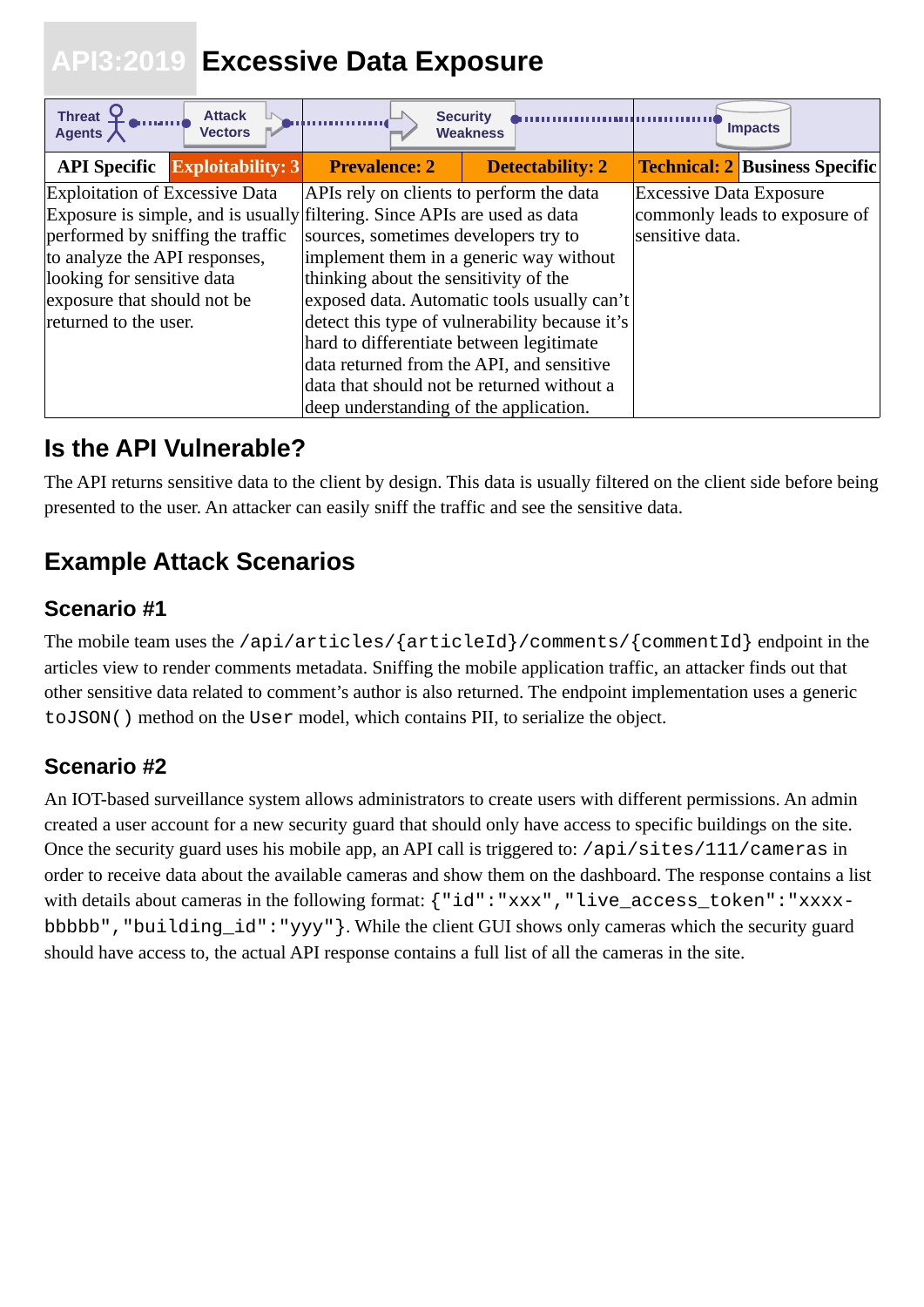## **API3:2019 Excessive Data Exposure**

## **How To Prevent**

- Never rely on the client side to perform sensitive data filtering.
- Review the responses from the API to make sure they contain only legitimate data.
- Explicitly define and enforce data returned by all API methods, including errors. Whenever possible: use schemas for responses, patterns for all strings and clear field names.
- Define all sensitive and personally identifiable information (PII) that your application stores and works with and review all API calls returning such information to see if these responses can be a security issue.

## **References**

#### **External**

• [CWE-213: Intentional Information Exposure](https://cwe.mitre.org/data/definitions/213.html)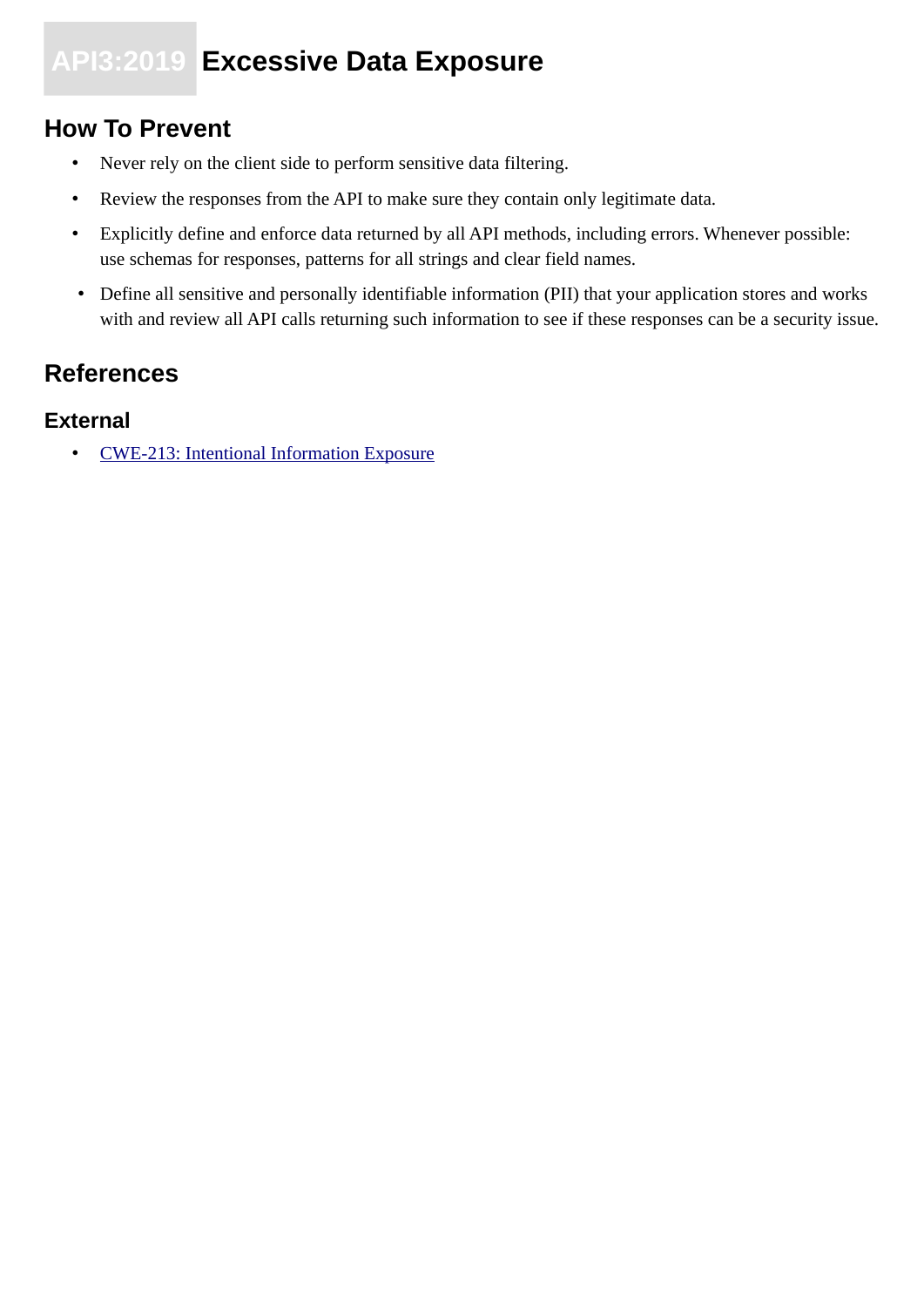## <span id="page-13-0"></span> **API4:2019 Lack of Resources & Rate Limiting**

| Threat P<br><b>Attack</b><br><b>Vectors</b>                                                                                                                                                                |                                                                                                               | <b>Security</b><br><b>Weakness</b> |                      | <b>Impacts</b>                                               |
|------------------------------------------------------------------------------------------------------------------------------------------------------------------------------------------------------------|---------------------------------------------------------------------------------------------------------------|------------------------------------|----------------------|--------------------------------------------------------------|
| <b>API Specific Exploitability: 2</b>                                                                                                                                                                      | Prevalence: 3                                                                                                 | <b>Detectability: 3</b>            |                      | <b>Technical: 2 Business Specific</b>                        |
| Exploitation requires simple API<br>requests. No authentication is<br>required. Multiple concurrent<br>requests can be performed from a<br>single local computer or by using<br>cloud computing resources. | It's common to find APIs that do not<br>implement rate limiting or APIs where<br>limits are not properly set. |                                    | or even unavailable. | Exploitation may lead to DoS,<br>making the API unresponsive |

## **Is the API Vulnerable?**

API requests consume resources such as network, CPU, memory, and storage. The amount of resources required to satisfy a request greatly depends on the user input and endpoint business logic. Also, consider the fact that requests from multiple API clients compete for resources. An API is vulnerable if at least one of the following limits is missing or set inappropriately (e.g., too low/high).

- Execution timeouts
- Max allocable memory
- Number of file descriptors
- Number of processes
- Request payload size (e.g. uploads)
- Number of requests per client/resource
- Number of records per page to return in a single request response

## **Example Attack Scenarios**

### **Scenario #1**

An attacker uploads a large image by issuing a POST request to /api/v1/images. When the upload is complete, the API creates multiple thumbnails with different sizes. Due to the size of the uploaded image, available memory is exhausted during the creation of thumbnails and the API becomes unresponsive.

### **Scenario #2**

We have an application that contains the users' list on a UI with a limit of 200 users per page. The users' list is retrieved from the server using the following query: /api/users?page=1&size=100. An attacker changes the size parameter to 200 000, causing performance issues on the database. Meanwhile, the API becomes unresponsive and is unable to handle further requests from this or any other clients (aka DoS).

The same scenario might be used to provoke Integer Overflow or Buffer Overflow errors.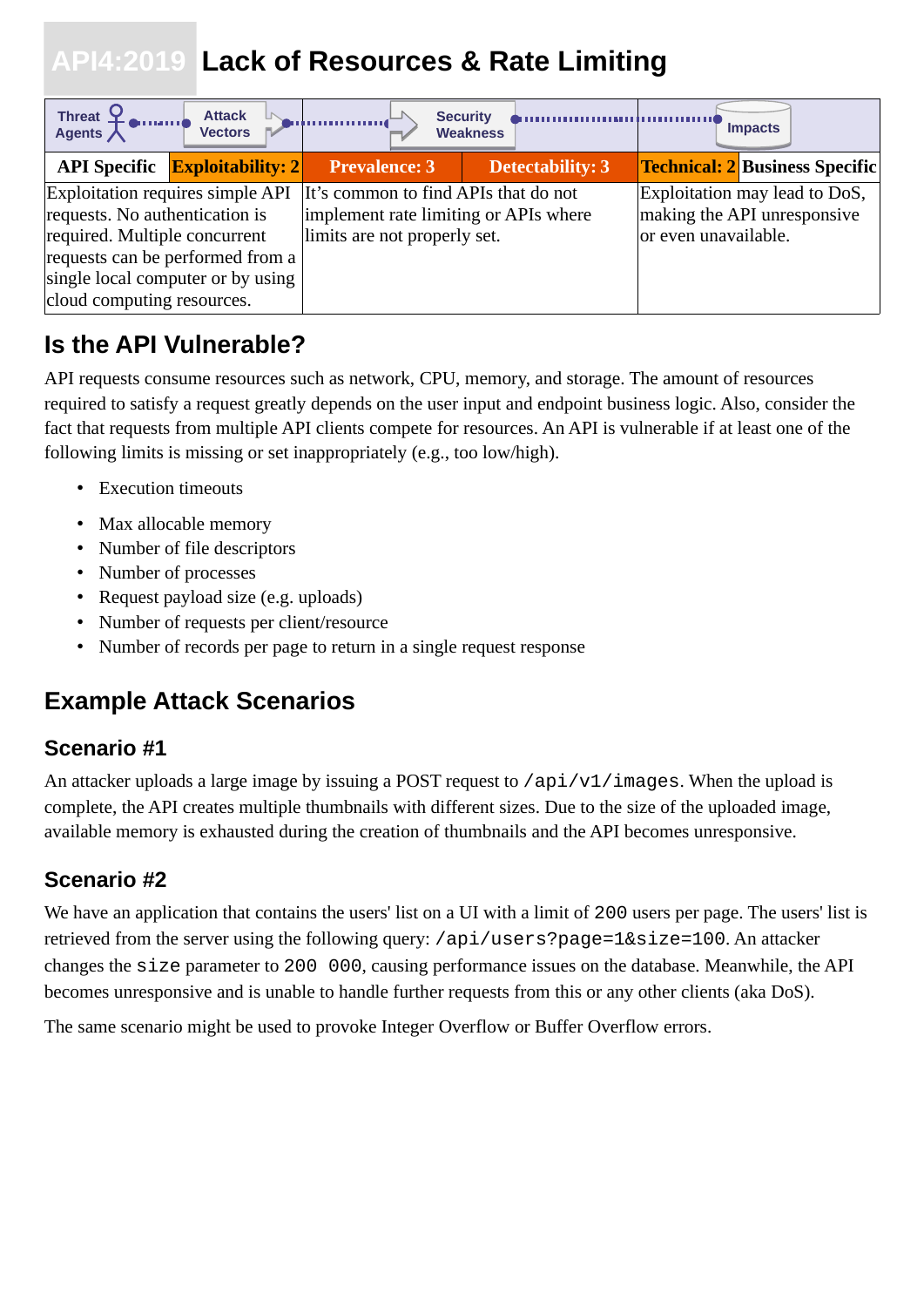## **API4:2019 Lack of Resources & Rate Limiting**

### **How To Prevent**

- Docker makes it easy to limit [memory,](https://docs.docker.com/config/containers/resource_constraints/#memory) [CPU](https://docs.docker.com/config/containers/resource_constraints/#cpu), [number of restarts](https://docs.docker.com/engine/reference/commandline/run/#restart-policies---restart), [file descriptors, and processes](https://docs.docker.com/engine/reference/commandline/run/#set-ulimits-in-container---ulimit).
- Implement a limit on how often a client can call the API within a defined timeframe.
- For sensitive operations such as login or password reset, consider rate limits by API method (e.g., authentication), client (e.g., IP address), property (e.g., username).
- Notify the client when the limit is exceeded by providing the limit number and the time at which the limit will be reset.
- Add proper server-side validation for query string and request body parameters, specifically the one that controls the number of records to be returned in the response.
- Define and enforce maximum size of data on all incoming parameters and payloads such as maximum length for strings and maximum number of elements in arrays.
- If your API accepts compressed files check compression ratios before expanding the files to protect yourself against "zip bombs".

### **References**

### **OWASP**

- • [Blocking Brute Force Attacks](https://www.owasp.org/index.php/Blocking_Brute_Force_Attacks)
- [Docker Cheat Sheet Limit resources \(memory, CPU, file descriptors, processes, restarts\)](https://github.com/OWASP/CheatSheetSeries/blob/3a8134d792528a775142471b1cb14433b4fda3fb/cheatsheets/Docker_Security_Cheat_Sheet.md#rule-7---limit-resources-memory-cpu-file-descriptors-processes-restarts)
- [REST Assessment Cheat Sheet](https://github.com/OWASP/CheatSheetSeries/blob/3a8134d792528a775142471b1cb14433b4fda3fb/cheatsheets/REST_Assessment_Cheat_Sheet.md)

- • [CWE-307: Improper Restriction of Excessive Authentication Attempts](https://cwe.mitre.org/data/definitions/307.html)
- [CWE-770: Allocation of Resources Without Limits or Throttling](https://cwe.mitre.org/data/definitions/770.html)
- "*Rate Limiting (Throttling)*" - [Security Strategies for Microservices-based Application Systems](https://nvlpubs.nist.gov/nistpubs/SpecialPublications/NIST.SP.800-204-draft.pdf), NIST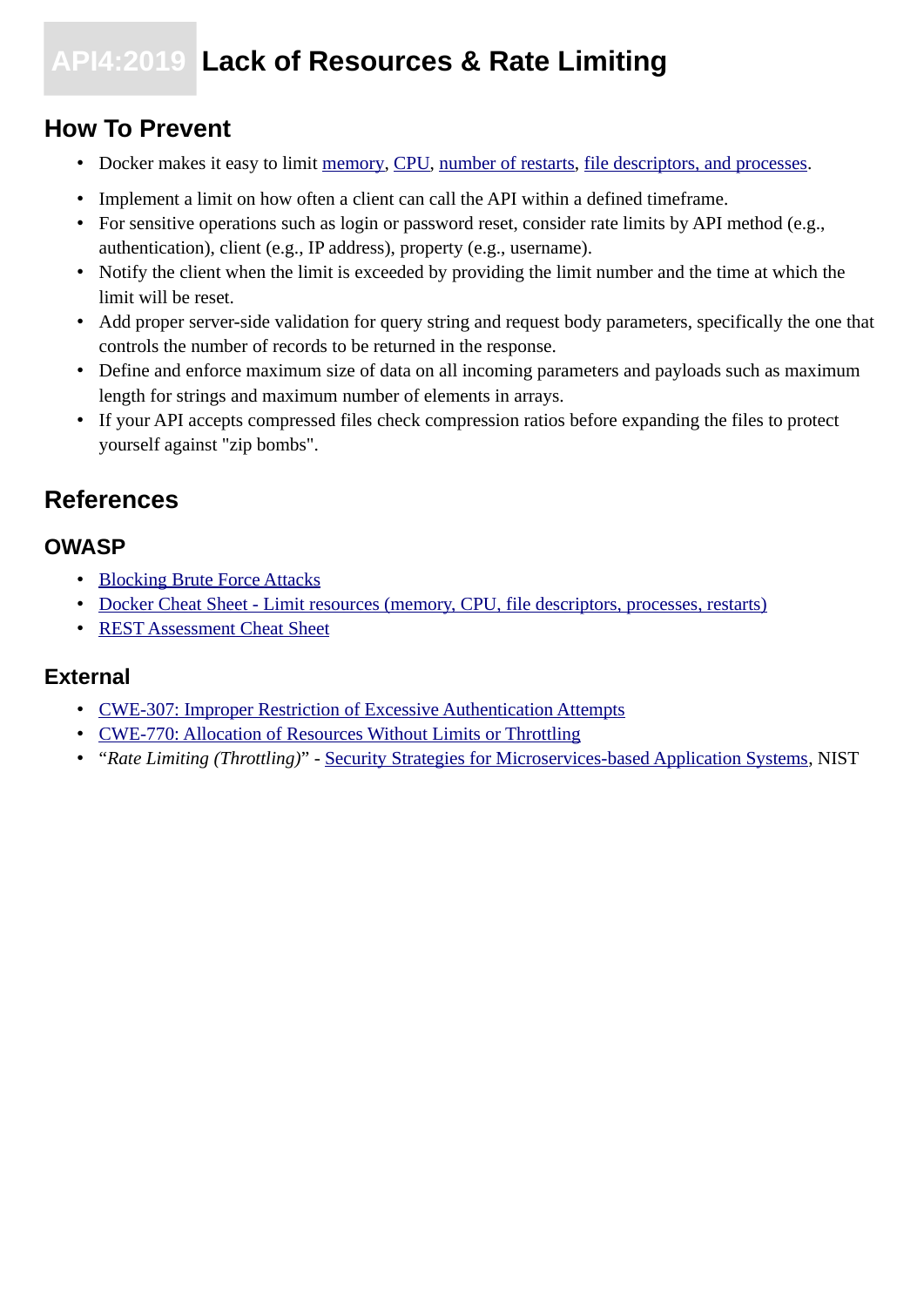## <span id="page-15-0"></span> **API5:2019 Broken Function Level Authorization**

| <b>Threat</b><br><b>Attack</b><br><b>Vectors</b><br>Agents $\lambda$                                                                                                                                                                                                                                                                                                                                                                                                                                                                                                                                                                                                                                           | <b>Security</b>                                                                                                           | <b>Weakness</b>                                                                            | <b>Impacts</b>                                                                                                                                 |
|----------------------------------------------------------------------------------------------------------------------------------------------------------------------------------------------------------------------------------------------------------------------------------------------------------------------------------------------------------------------------------------------------------------------------------------------------------------------------------------------------------------------------------------------------------------------------------------------------------------------------------------------------------------------------------------------------------------|---------------------------------------------------------------------------------------------------------------------------|--------------------------------------------------------------------------------------------|------------------------------------------------------------------------------------------------------------------------------------------------|
| <b>API Specific Exploitability: 3</b>                                                                                                                                                                                                                                                                                                                                                                                                                                                                                                                                                                                                                                                                          | <b>Prevalence: 2</b>                                                                                                      | <b>Detectability: 1</b>                                                                    | <b>Technical: 2 Business Specific</b>                                                                                                          |
| Exploitation requires the attacker Authorization checks for a function or<br>to send legitimate API calls to the resource are usually managed via<br>API endpoint that they should not configuration, and sometimes at the code<br>have access to. These endpoints<br>might be exposed to anonymous<br>users or regular, non-privileged<br>users. It's easier to discover these<br>flaws in APIs since APIs are<br>more structured, and the way to<br>access certain functions is more<br>predictable (e.g., replacing the<br>HTTP method from GET to PUT,<br>or changing the "users" string in<br>the URL to "admins", or<br>changing the value of a parameter<br>like "is_admin" from "false" to<br>"true"). | confusing task, since modern applications<br>can contain many types of roles or groups<br>users with more than one role). | level. Implementing proper checks can be a<br>and complex user hierarchy (e.g., sub-users, | Such flaws allow attackers to<br>access unauthorized<br>functionality. Administrative<br>functions are key targets for<br>this type of attack. |

## **Is the API Vulnerable?**

The best way to find broken function level authorization issues is to perform deep analysis of the authorization mechanism, while keeping in mind the user hierarchy, different roles or groups in the application, and asking the following questions:

- Can a regular user access administrative endpoints?
- Can a user perform sensitive actions (e.g., creation, modification, or erasure) that they should not have access to by simply changing the HTTP method (e.g., from GET to DELETE)?
- Can a user from group X access a function that should be exposed only to users from group Y, by simply guessing the endpoint URL and parameters (e.g., /api/v1/users/export\_all)?

Don't assume that an API endpoint is regular or administrative only based on the URL path.

While developers might choose to expose most of the administrative endpoints under a specific relative path, like api/admins, it's very common to find these administrative endpoints under other relative paths together with regular endpoints, like api/users.

## **Example Attack Scenarios**

### **Scenario #1**

During the registration process to an application that allows only invited users to join, the mobile application triggers an API call to GET /api/invites/{invite\_guid}. The response contains a JSON with details about the invite, including the user's role and the user's email.

An attacker duplicated the request and manipulated the HTTP method and endpoint to POST /api/invites/new. This endpoint should only be accessed by administrators using the admin console, which does not implement function level authorization checks.

The attacker exploits the issue and sends himself an invite to create an admin account: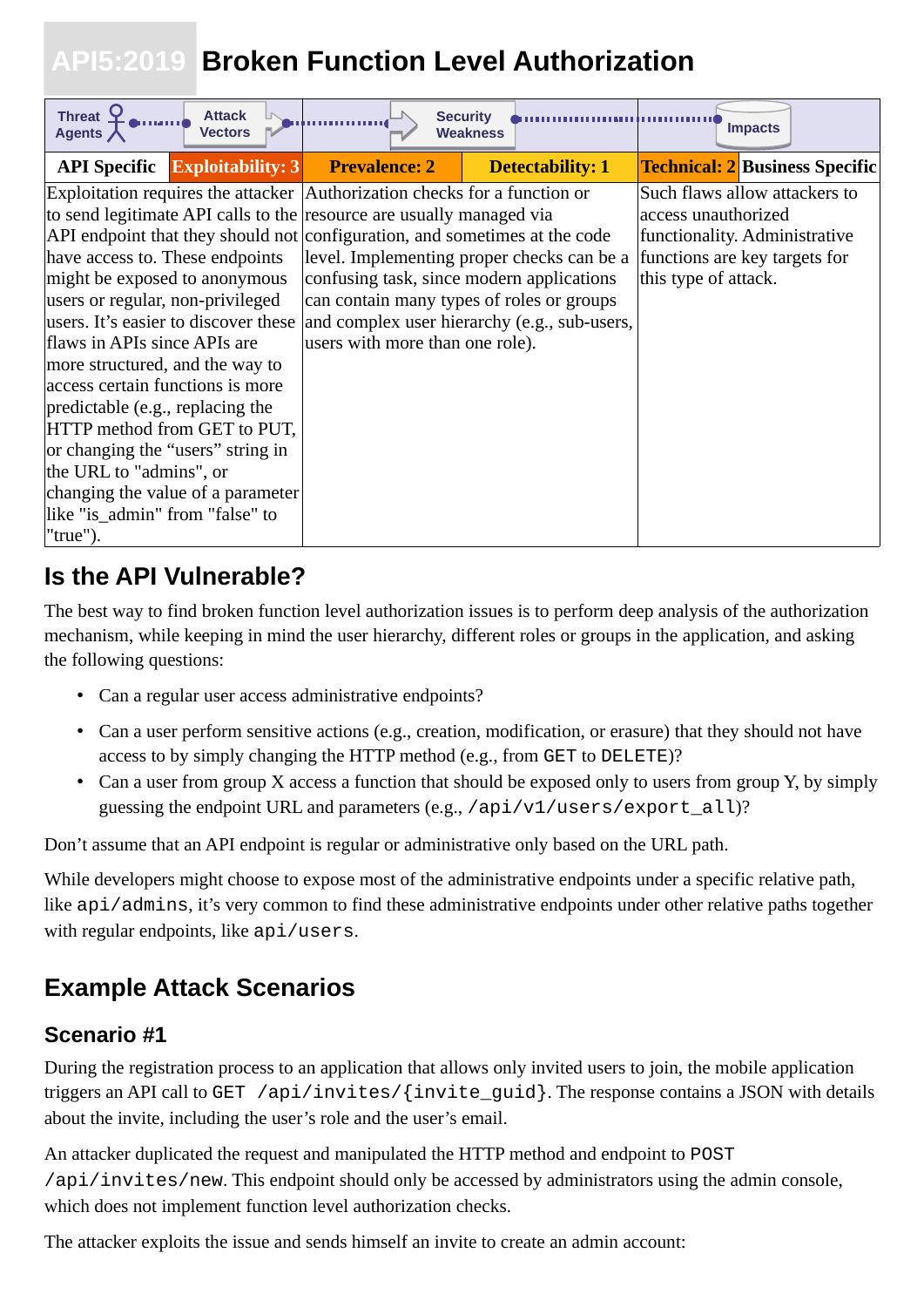## **API5:2019 Broken Function Level Authorization**

POST /api/invites/new {"email":"hugo@malicious.com","role":"admin"}

### **Scenario #2**

An API contains an endpoint that should be exposed only to administrators - GET

/api/admin/v1/users/all. This endpoint returns the details of all the users of the application and does not implement function-level authorization checks. An attacker who learned the API structure takes an educated guess and manages to access this endpoint, which exposes sensitive details of the users of the application.

### **How To Prevent**

Your application should have a consistent and easy to analyze authorization module that is invoked from all your business functions. Frequently, such protection is provided by one or more components external to the application code.

- The enforcement mechanism(s) should deny all access by default, requiring explicit grants to specific roles for access to every function.
- Review your API endpoints against function level authorization flaws, while keeping in mind the business logic of the application and groups hierarchy.
- Make sure that all of your administrative controllers inherit from an administrative abstract controller that implements authorization checks based on the user's group/role.
- Make sure that administrative functions inside a regular controller implements authorization checks based on the user's group and role.

### **References**

#### **OWASP**

- • [OWASP Article on Forced Browsing](https://www.owasp.org/index.php/Forced_browsing)
- [OWASP Top 10 2013-A7-Missing Function Level Access Control](https://www.owasp.org/index.php/Top_10_2013-A7-Missing_Function_Level_Access_Control)
- [OWASP Development Guide: Chapter on Authorization](https://www.owasp.org/index.php/Category:Access_Control)

#### **External**

• [CWE-285: Improper Authorization](https://cwe.mitre.org/data/definitions/285.html)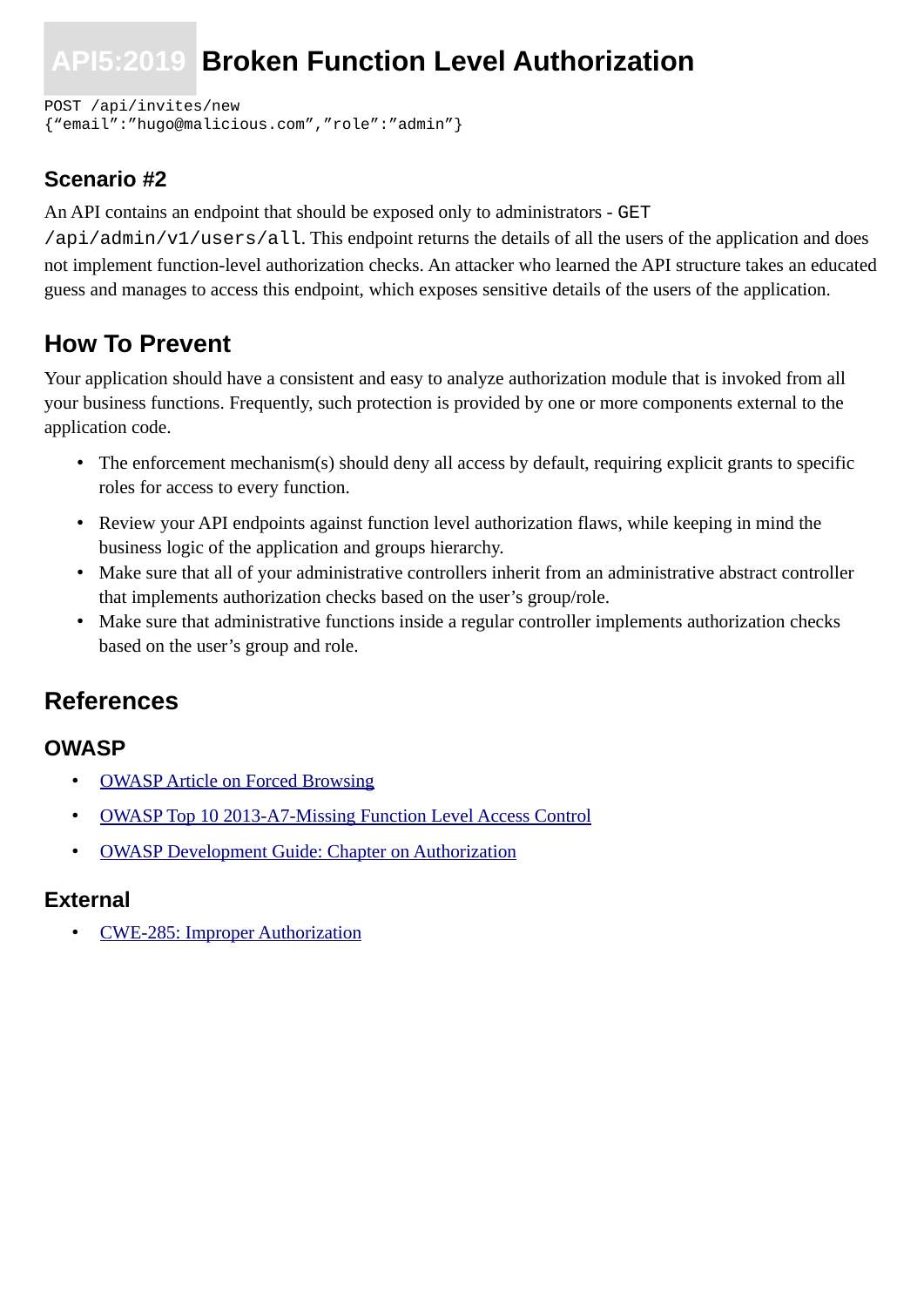## <span id="page-17-0"></span> **API6:2019 Mass Assignment**

| Threat $\mathcal{Q}$<br><b>Attack</b><br>ka mana d<br>Agents $\bigwedge$<br><b>Vectors</b>                        |                                          | <b>Security</b><br><b>Weakness</b>     | <b>Impacts</b>                        |
|-------------------------------------------------------------------------------------------------------------------|------------------------------------------|----------------------------------------|---------------------------------------|
| <b>API Specific Exploitability: 2</b>                                                                             | <b>Prevalence: 2</b>                     | <b>Detectability: 2</b>                | <b>Technical: 2 Business Specific</b> |
| Exploitation usually requires an                                                                                  |                                          | Modern frameworks encourage developers | Exploitation may lead to              |
| understanding of the business                                                                                     | to use functions that automatically bind |                                        | privilege escalation, data            |
| logic, objects' relations, and the<br>input from the client into code variables and tampering, bypass of security |                                          |                                        |                                       |
| API structure. Exploitation of                                                                                    | internal objects. Attackers can use this |                                        | mechanisms, and more.                 |
| mass assignment is easier in                                                                                      | methodology to update or overwrite       |                                        |                                       |
| APIs, since by design they                                                                                        | sensitive object's properties that the   |                                        |                                       |
| expose the underlying                                                                                             | developers never intended to expose.     |                                        |                                       |
| implementation of the application                                                                                 |                                          |                                        |                                       |
| along with the properties' names.                                                                                 |                                          |                                        |                                       |

## **Is the API Vulnerable?**

Objects in modern applications might contain many properties. Some of these properties should be updated directly by the client (e.g., user.first name or user.address) and some of them should not (e.g., user.is vip flag).

An API endpoint is vulnerable if it automatically converts client parameters into internal object properties, without considering the sensitivity and the exposure level of these properties. This could allow an attacker to update object properties that they should not have access to.

Examples for sensitive properties:

- **Permission-related properties**: user.is\_admin, user.is\_vip should only be set by admins.
- **Process-dependent properties**: user.cash should only be set internally after payment verification.
- **Internal properties**:  $article.create$   $time$  should only be set internally by the application.

## **Example Attack Scenarios**

### **Scenario #1**

A ride sharing application provides a user the option to edit basic information for their profile. During this process, an API call is sent to PUT /api/v1/users/me with the following legitimate JSON object:

{"user\_name":"inons","age":24}

The request GET /api/v1/users/me includes an additional credit balance property:

```
{"user_name":"inons","age":24,"credit_balance":10}.
```
The attacker replays the first request with the following payload:

```
{"user_name":"attacker","age":60,"credit_balance":99999}
```
Since the endpoint is vulnerable to mass assignment, the attacker receives credits without paying.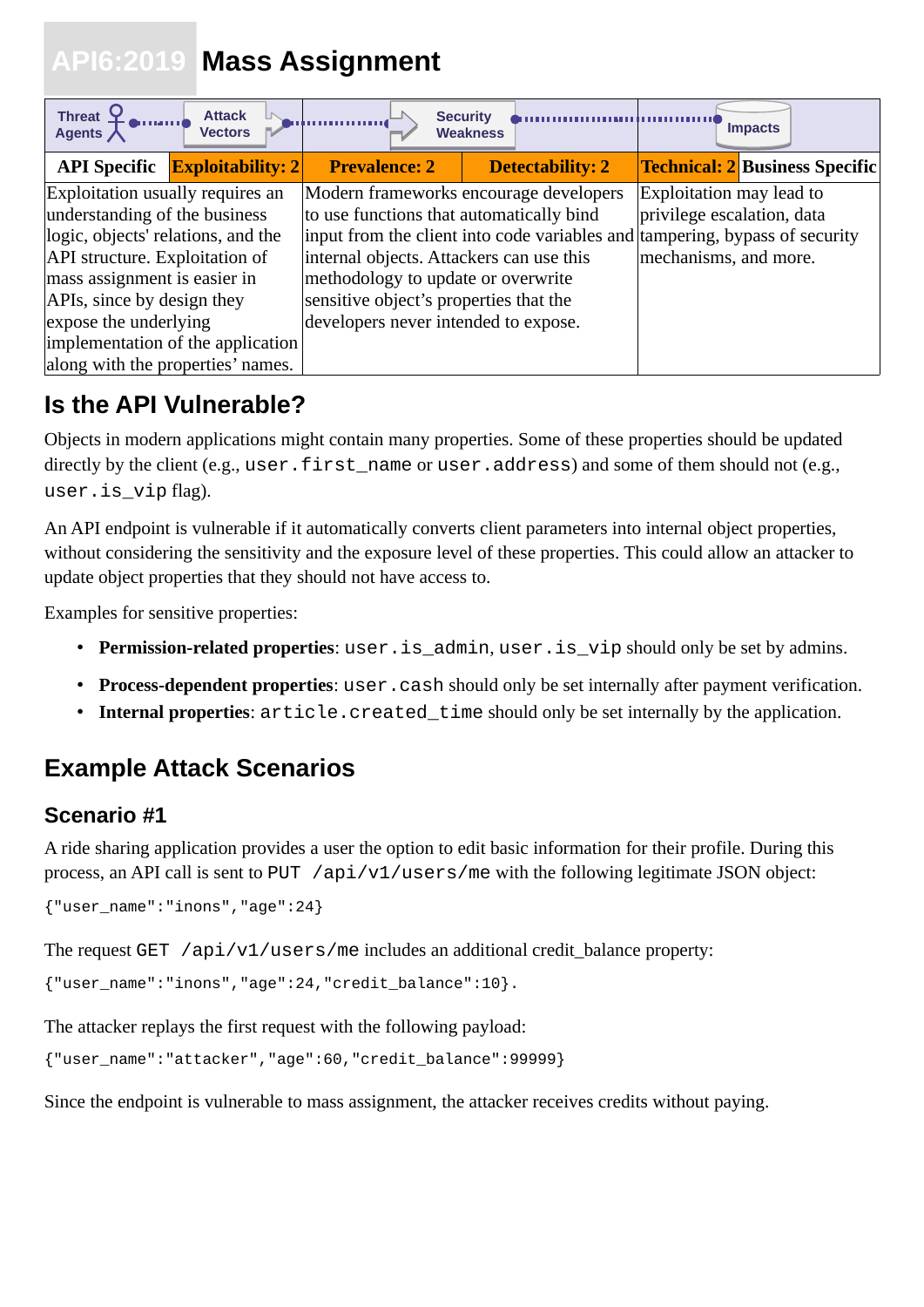## **API6:2019 Mass Assignment**

### **Scenario #2**

A video sharing portal allows users to upload content and download content in different formats. An attacker who explores the API found that the endpoint GET /api/v1/videos/{video\_id}/meta\_data returns a JSON object with the video's properties. One of the properties is "mp4\_conversion\_params":"-v codec h264", which indicates that the application uses a shell command to convert the video.

The attacker also found the endpoint POST /api/v1/videos/new is vulnerable to mass assignment and allows the client to set any property of the video object. The attacker sets a malicious value as follows: "mp4\_conversion\_params":"-v codec h264 && format C:/". This value will cause a shell command injection once the attacker downloads the video as MP4.

## **How To Prevent**

- If possible, avoid using functions that automatically bind a client's input into code variables or internal objects.
- Whitelist only the properties that should be updated by the client.
- Use built-in features to blacklist properties that should not be accessed by clients.
- If applicable, explicitly define and enforce schemas for the input data payloads.

### **References**

#### **External**

• [CWE-915: Improperly Controlled Modification of Dynamically-Determined Object Attributes](https://cwe.mitre.org/data/definitions/915.html)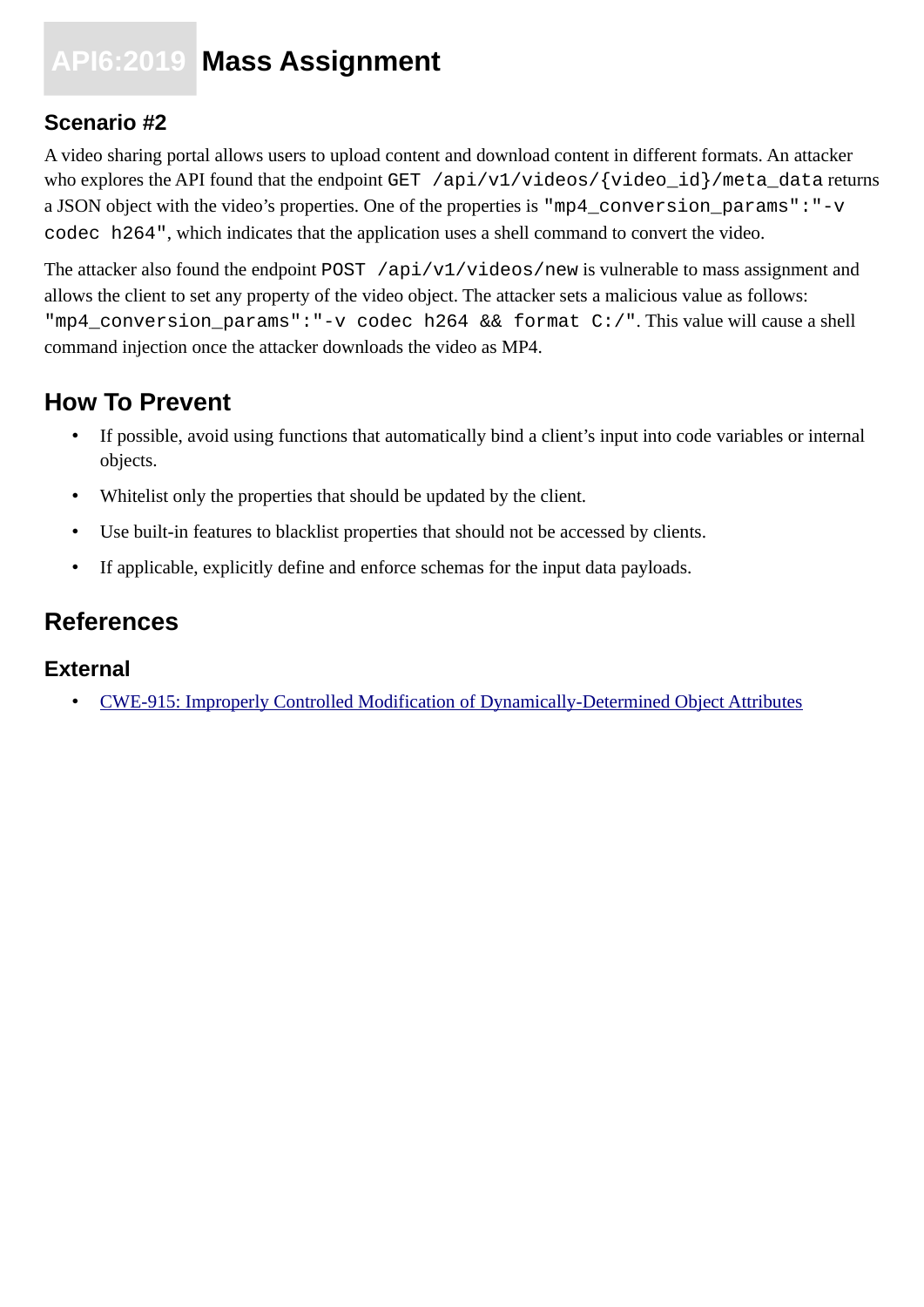## <span id="page-19-0"></span> **API7:2019 Security Misconfiguration**

| Threat $\frac{1}{2}$<br><b>Attack</b><br><b>Vectors</b>                                                                                                                             | <b>Security</b>                                                                                                                                                                                           | <b>Weakness</b>         | <b>Impacts</b>                                                                                                                                                                                |
|-------------------------------------------------------------------------------------------------------------------------------------------------------------------------------------|-----------------------------------------------------------------------------------------------------------------------------------------------------------------------------------------------------------|-------------------------|-----------------------------------------------------------------------------------------------------------------------------------------------------------------------------------------------|
| <b>API Specific Exploitability: 3</b>                                                                                                                                               | <b>Prevalence: 3</b>                                                                                                                                                                                      | <b>Detectability: 3</b> | <b>Technical: 2 Business Specific</b>                                                                                                                                                         |
| Attackers will often attempt to<br>find unpatched flaws, common<br>endpoints, or unprotected files<br>and directories to gain<br>unauthorized access or<br>knowledge of the system. | Security misconfiguration can happen at<br>level to the application level. Automated<br>tools are available to detect and exploit<br>misconfigurations such as unnecessary<br>services or legacy options. |                         | Security misconfigurations can<br>any level of the API stack, from the network not only expose sensitive user<br>data, but also system details<br>that may lead to full server<br>compromise. |

### **Is the API Vulnerable?**

The API might be vulnerable if:

- Appropriate security hardening is missing across any part of the application stack, or if it has improperly configured permissions on cloud services.
- The latest security patches are missing, or the systems are out of date.
- Unnecessary features are enabled (e.g., HTTP verbs).
- Transport Layer Security (TLS) is missing.
- Security directives are not sent to clients (e.g., [Security Headers](https://www.owasp.org/index.php/OWASP_Secure_Headers_Project)).
- A Cross-Origin Resource Sharing (CORS) policy is missing or improperly set.
- Error messages include stack traces, or other sensitive information is exposed.

## **Example Attack Scenarios**

#### **Scenario #1**

An attacker finds the .bash\_history file under the root directory of the server, which contains commands used by the DevOps team to access the API:

\$ curl -X GET 'https://api.server/endpoint/' -H 'authorization: Basic Zm9vOmJhcg=='

An attacker could also find new endpoints on the API that are used only by the DevOps team and are not documented.

### **Scenario #2**

To target a specific service, an attacker uses a popular search engine to search for computers directly accessible from the Internet. The attacker found a host running a popular database management system, listening on the default port. The host was using the default configuration, which has authentication disabled by default, and the attacker gained access to millions of records with PII, personal preferences, and authentication data.

### **Scenario #3**

Inspecting traffic of a mobile application an attacker finds out that not all HTTP traffic is performed on a secure protocol (e.g., TLS). The attacker finds this to be true, specifically for the download of profile images. As user interaction is binary, despite the fact that API traffic is performed on a secure protocol, the attacker finds a pattern on API responses size, which he uses to track user preferences over the rendered content (e.g., profile images).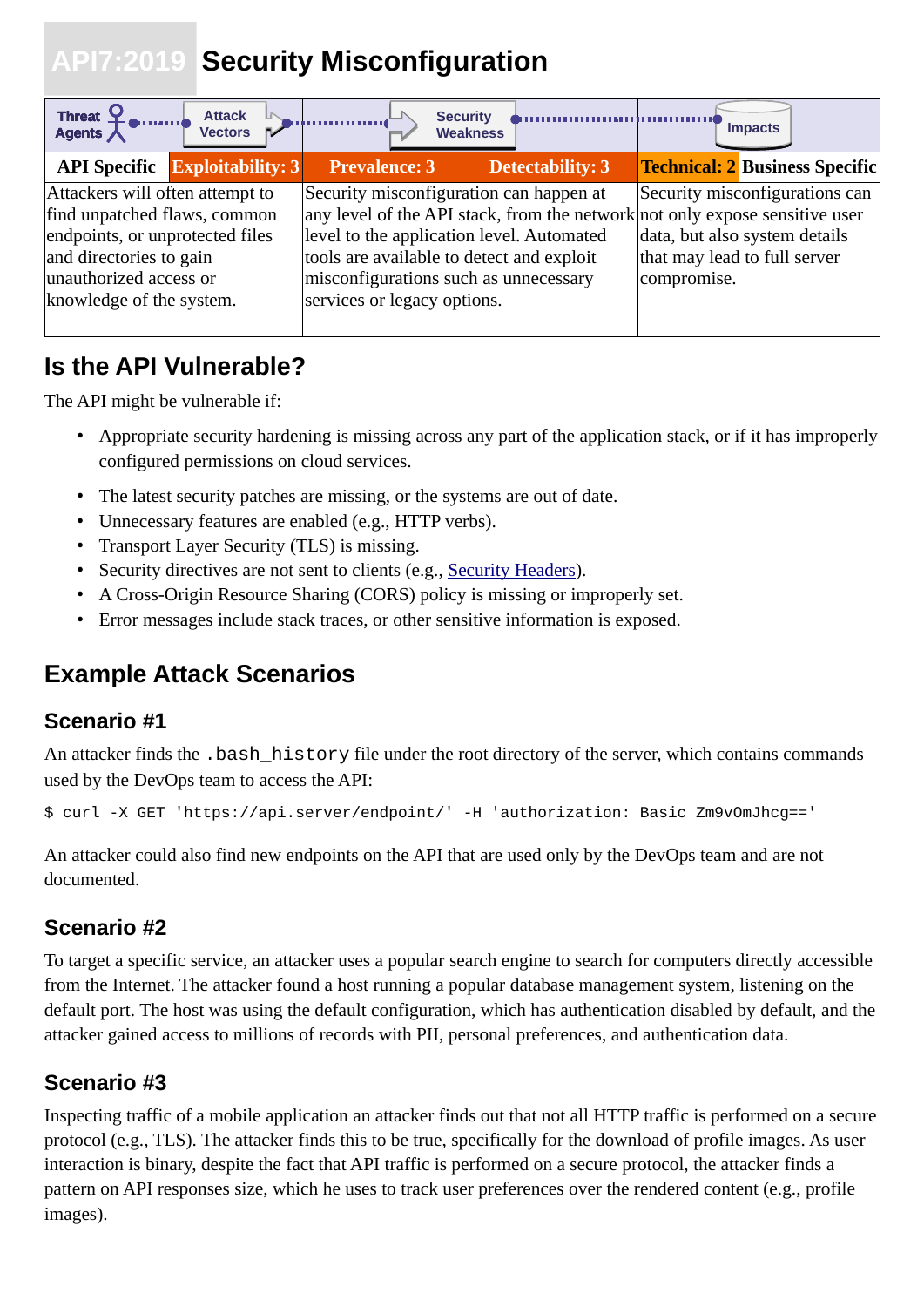## **API7:2019 Security Misconfiguration**

## **How To Prevent**

The API life cycle should include:

- A repeatable hardening process leading to fast and easy deployment of a properly locked down environment.
- A task to review and update configurations across the entire API stack. The review should include: orchestration files, API components, and cloud services (e.g., S3 bucket permissions).
- A secure communication channel for all API interactions access to static assets (e.g., images).
- An automated process to continuously assess the effectiveness of the configuration and settings in all environments.
- To prevent exception traces and other valuable information from being sent back to attackers, if applicable, define and enforce all API response payload schemas including error responses.

### **References**

#### **OWASP**

- • [OWASP Secure Headers Project](https://www.owasp.org/index.php/OWASP_Secure_Headers_Project)
- [OWASP Testing Guide: Configuration Management](https://www.owasp.org/index.php/Testing_for_configuration_management)
- [OWASP Testing Guide: Testing for Error Codes](https://www.owasp.org/index.php/Testing_for_Error_Code_(OTG-ERR-001))

- • [CWE-2: Environmental Security Flaws](https://cwe.mitre.org/data/definitions/2.html)
- • [CWE-16: Configuration](https://cwe.mitre.org/data/definitions/16.html)
- • [CWE-388: Error Handling](https://cwe.mitre.org/data/definitions/388.html)
- • [Guide to General Server Security](https://csrc.nist.gov/publications/detail/sp/800-123/final), NIST
- [Let's Encrypt: a free, automated, and open Certificate Authority](https://letsencrypt.org/)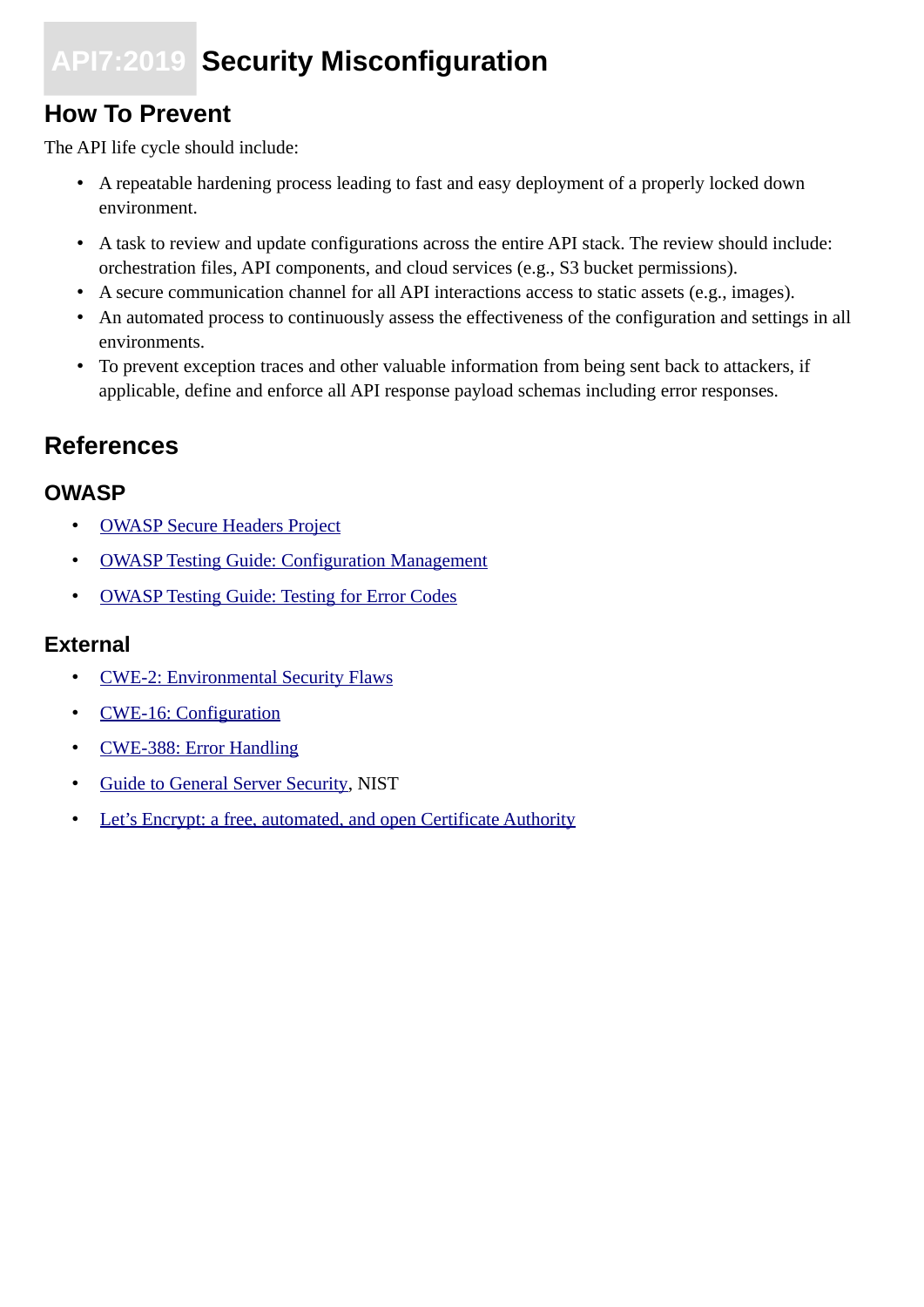## <span id="page-21-0"></span> **API8:2019 Injection**

| Threat $\begin{bmatrix} 1 & 1 \\ 1 & 1 \end{bmatrix}$<br><b>Attack</b><br><b>Vectors</b>                                                                                                                                   |                                                                                                                                                         | <b>Security</b><br><b>Weakness</b>                                                  | <b>Impacts</b>                                                                                                           |
|----------------------------------------------------------------------------------------------------------------------------------------------------------------------------------------------------------------------------|---------------------------------------------------------------------------------------------------------------------------------------------------------|-------------------------------------------------------------------------------------|--------------------------------------------------------------------------------------------------------------------------|
| <b>API Specific Exploitability: 3</b>                                                                                                                                                                                      | <b>Prevalence: 2</b>                                                                                                                                    | <b>Detectability: 3</b>                                                             | <b>Technical: 3 Business Specific</b>                                                                                    |
| Attackers will feed the API with<br>malicious data through whatever<br>injection vectors are available<br>(e.g., direct input, parameters,<br>integrated services, etc.),<br>expecting it to be sent to an<br>interpreter. | Injection flaws are very common and are<br>often found in SQL, LDAP, or NoSQL<br>ORM. These flaws are easy to discover<br>can use scanners and fuzzers. | queries, OS commands, XML parsers, and<br>when reviewing the source code. Attackers | Injection can lead to<br>information disclosure and data<br>loss. It may also lead to DoS,<br>or complete host takeover. |

## **Is the API Vulnerable?**

The API is vulnerable to injection flaws if:

- Client-supplied data is not validated, filtered, or sanitized by the API.
- Client-supplied data is directly used or concatenated to SQL/NoSQL/LDAP queries, OS commands, XML parsers, and Object Relational Mapping (ORM)/Object Document Mapper (ODM).
- Data coming from external systems (e.g., integrated systems) is not validated, filtered, or sanitized by the API.

## **Example Attack Scenarios**

### **Scenario #1**

Inspecting the web browser network traffic, an attacker identifies the following API request responsible to start the recovery password workflow:

```
POST /api/accounts/recovery
{"username": "john@somehost.com"}
```
The attacker replays the request with a different payload

```
POST /api/account/recovery
{"username": "john@somehost.com';WAITFOR DELAY '0:0:5'--"}
```
This time, the response took ~5 seconds confirming the API is vulnerable to SQL injection. Exploiting this vulnerability, the attacker was able to gain unauthorized access to the system.

### **Scenario #2**

Firmware of a parental control device provides the endpoint /api/CONFIG/restore which expects an appId to be sent as a multipart parameter. Using a decompiler, an attacker finds out that the appId is passed directly into a system call without any sanitization:

```
snprintf(cmd, 128, "%srestore_backup.sh /tmp/postfile.bin %s %d",
          "/mnt/shares/usr/bin/scripts/", appid, 66);
system(cmd);
```
The following command allows the attacker to shut down any device with the same vulnerable firmware:

```
$ curl -k "https://${deviceIP}:4567/api/CONFIG/restore" -F 
'appid=$(/etc/pod/power_down.sh)'
```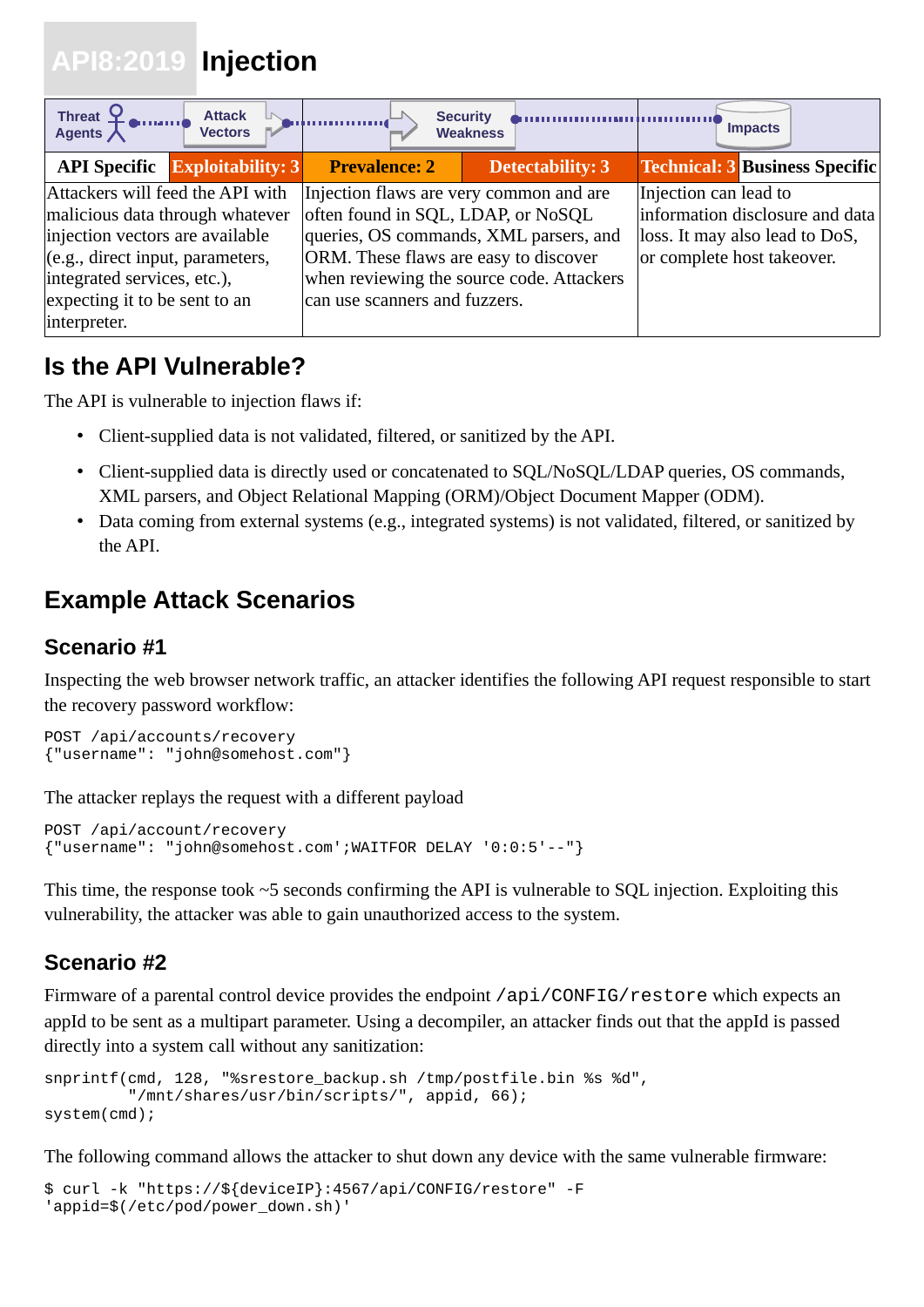## **API8:2019 Injection**

#### **Scenario #3**

We have an application with basic CRUD functionality for operations with bookings. An attacker managed to identify that NoSQL injection might be possible through bookingId query string parameter in the delete booking request. This is how the request looks like: DELETE /api/bookings?bookingId=678.

The API server uses the following function to handle delete requests:

```
router.delete('/bookings', async function (req, res, next) {
   try {
    const deletedBooking = await Bookings.findOneAndRemove(\{-id' : \text{req. query.}bookingId\});
     res.status(200);
   } catch (err) {
    res.status(400).json(\{ error: 'Unexpected error occured while processing a request'
     });
   }
});
```
The attacker intercepted the request and changed bookingId query string parameter as shown below. In this case, the attacker managed to delete another user's booking:

#### DELETE /api/bookings?bookingId[\$ne]=678

### **How To Prevent**

Preventing injection requires keeping data separate from commands and queries.

- Perform data validation using a single, trustworthy, and actively maintained library.
- Validate, filter, and sanitize all client-provided data, or other data coming from integrated systems.
- Special characters should be escaped using the specific syntax for the target interpreter.
- Prefer a safe API that provides a parameterized interface.
- Always limit the number of returned records to prevent mass disclosure in case of injection.
- Validate incoming data using sufficient filters to only allow valid values for each input parameter.
- To prevent data leaks, define and enforce schemas for all API responses.
- Define data types and strict patterns for all string parameters.

### **References**

#### **OWASP**

- **OWASP Injection Flaws**
- **SQL** Injection
- [NoSQL Injection Fun with Objects and Arrays](https://www.owasp.org/images/e/ed/GOD16-NOSQL.pdf)
- • [Command Injection](https://www.owasp.org/index.php/Command_Injection)

- • [CWE-77: Command Injection](https://cwe.mitre.org/data/definitions/77.html)
- • [CWE-89: SQL Injection](https://cwe.mitre.org/data/definitions/89.html)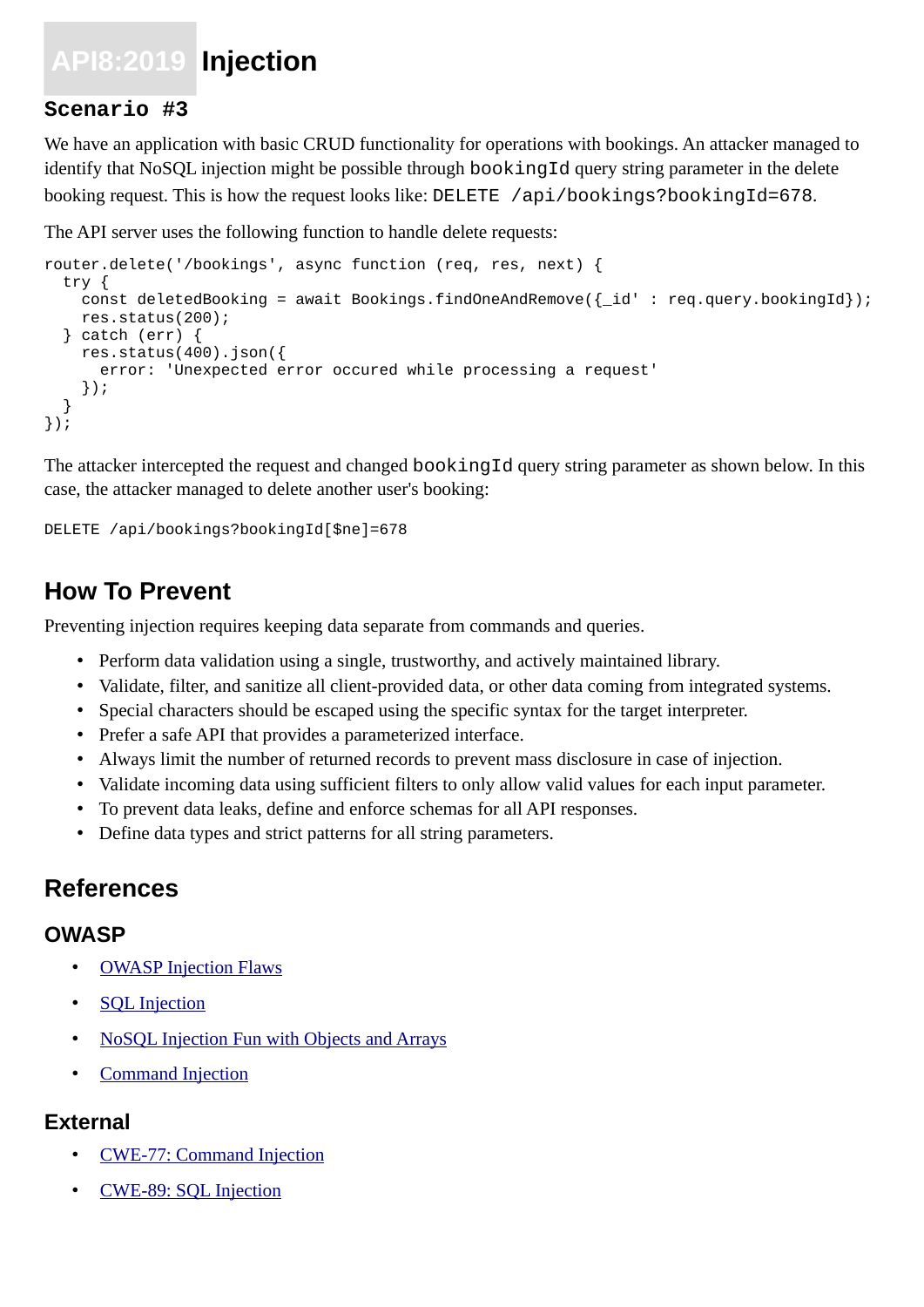## <span id="page-23-0"></span> **API9:2019 Improper Assets Management**

| Threat $\mathcal{Q}$<br><b>Attack</b><br><b>Vectors</b><br>Agents $\bigwedge$                                                                                                                                                                                                   |                                                                                                                                                                                                                                                                                                                                  | <b>Security</b><br><b>Weakness</b>          | <b>Impacts</b>                                                                                                                                              |
|---------------------------------------------------------------------------------------------------------------------------------------------------------------------------------------------------------------------------------------------------------------------------------|----------------------------------------------------------------------------------------------------------------------------------------------------------------------------------------------------------------------------------------------------------------------------------------------------------------------------------|---------------------------------------------|-------------------------------------------------------------------------------------------------------------------------------------------------------------|
| <b>API Specific Exploitability: 3</b>                                                                                                                                                                                                                                           | <b>Prevalence: 3</b>                                                                                                                                                                                                                                                                                                             | <b>Detectability: 2</b>                     | <b>Technical: 2 Business Specific</b>                                                                                                                       |
| Old API versions are usually<br>unpatched and are an easy way to difficult to find and/or fix vulnerabilities.<br>compromise systems without<br>having to fight state-of-the-art<br>security mechanisms, which<br>might be in place to protect the<br>most recent API versions. | Outdated documentation makes it more<br>Lack of assets inventory and retire<br>strategies leads to running unpatched<br>systems, resulting in leakage of sensitive<br>data. It's common to find unnecessarily<br>exposed API hosts because of modern<br>concepts like microservices, which make<br>(e.g., cloud computing, k8s). | applications easy to deploy and independent | Attackers may gain access to<br>sensitive data, or even takeover<br>the server through old,<br>unpatched API versions<br>connected to the same<br>database. |

## **Is the API Vulnerable?**

The API might be vulnerable if:

- The purpose of an API host is unclear, and there are no explicit answers to the following questions:
	- Which environment is the API running in (e.g., production, staging, test, development)?
	- Who should have network access to the API (e.g., public, internal, partners)?
	- Which API version is running?
	- What data is gathered and processed by the API (e.g., PII)?
	- What's the data flow?
- There is no documentation, or the existing documentation is not updated.
- There is no retirement plan for each API version.
- Hosts inventory is missing or outdated.
- Integrated services inventory, either first- or third-party, is missing or outdated.
- Old or previous API versions are running unpatched.

## **Example Attack Scenarios**

### **Scenario #1**

After redesigning their applications, a local search service left an old API version

(api.someservice.com/v1) running, unprotected and with access to the user database. While targeting one of the latest released applications, an attacker found the API address (api. someservice.com/v2). Replacing v2 with v1 in the URL gave the attacker access to the old, unprotected API, exposing the personal identifiable information (PII) of over 100 Million users.

### **Scenario #2**

A social network implemented a rate-limiting mechanism that blocks attackers from using brute-force to guess reset password tokens. This mechanism wasn't implemented as part of the API code itself, but in a separate component between the client and the official API (www.socialnetwork.com). A researcher found a beta API host (www.mbasic.beta.socialnetwork.com) that runs the same API, including the reset password mechanism, but the rate limiting mechanism was not in place. The researcher was able to reset the password of any user by using a simple brute-force to guess the 6 digits token.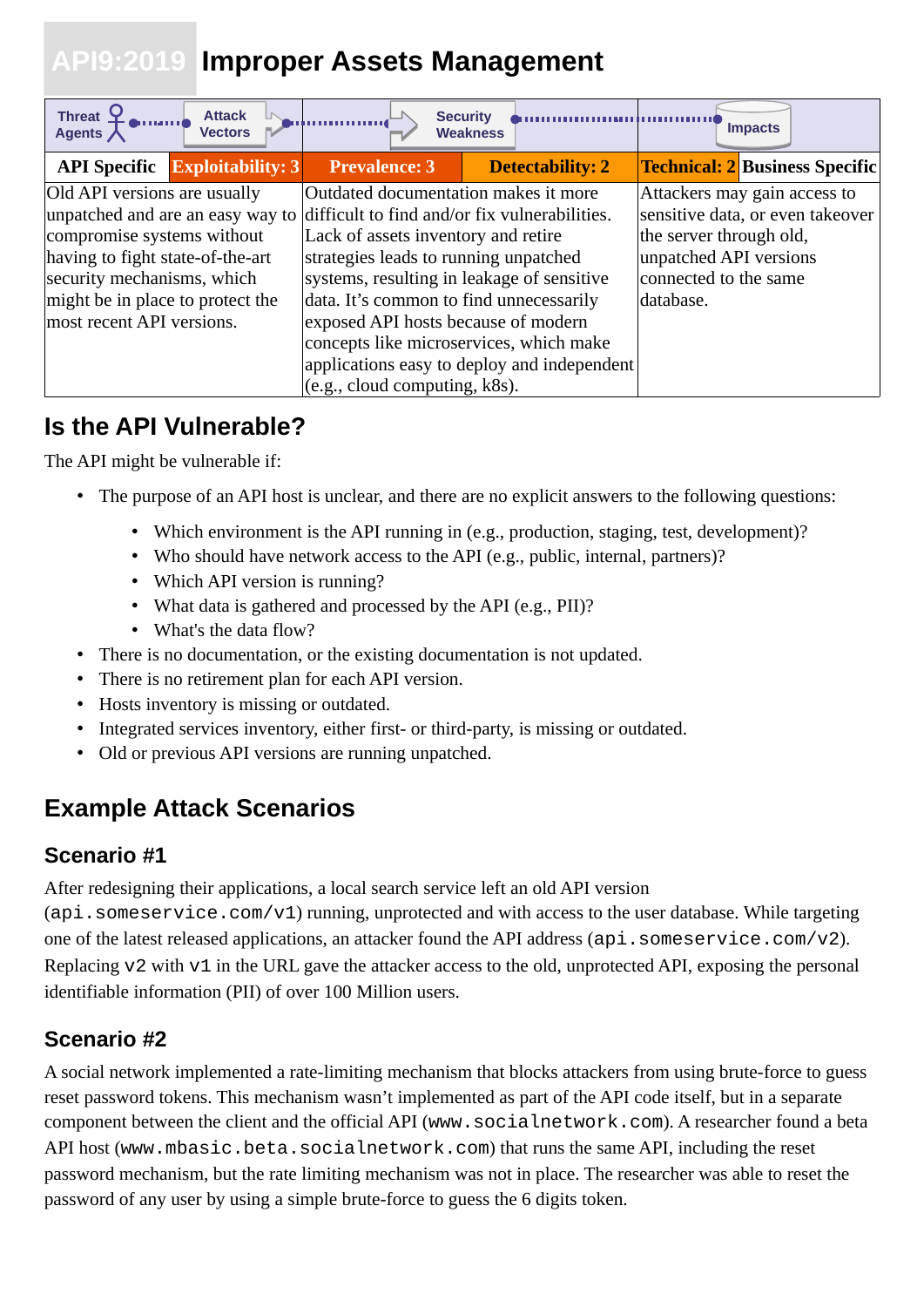## **API9:2019 Improper Assets Management**

## **How To Prevent**

- Inventory all API hosts and document important aspects of each one of them, focusing on the API environment (e.g., production, staging, test, development), who should have network access to the host (e.g., public, internal, partners) and the API version.
- Inventory integrated services and document important aspects such as their role in the system, what data is exchanged (data flow), and its sensitivity.
- Document all aspects of your API such as authentication, errors, redirects, rate limiting, cross-origin resource sharing (CORS) policy and endpoints, including their parameters, requests, and responses.
- Generate documentation automatically by adopting open standards. Include the documentation build in your CI/CD pipeline.
- Make API documentation available to those authorized to use the API.
- Use external protection measures such as API security firewalls for all exposed versions of your APIs, not just for the current production version.
- Avoid using production data with non-production API deployments. If this is unavoidable, these endpoints should get the same security treatment as the production ones.
- When newer versions of APIs include security improvements, perform risk analysis to make the decision of the mitigation actions required for the older version: for example, whether it is possible to backport the improvements without breaking API compatibility or you need to take the older version out quickly and force all clients to move to the latest version.

## **References**

- • [CWE-1059: Incomplete Documentation](https://cwe.mitre.org/data/definitions/1059.html)
- **OpenAPI** Initiative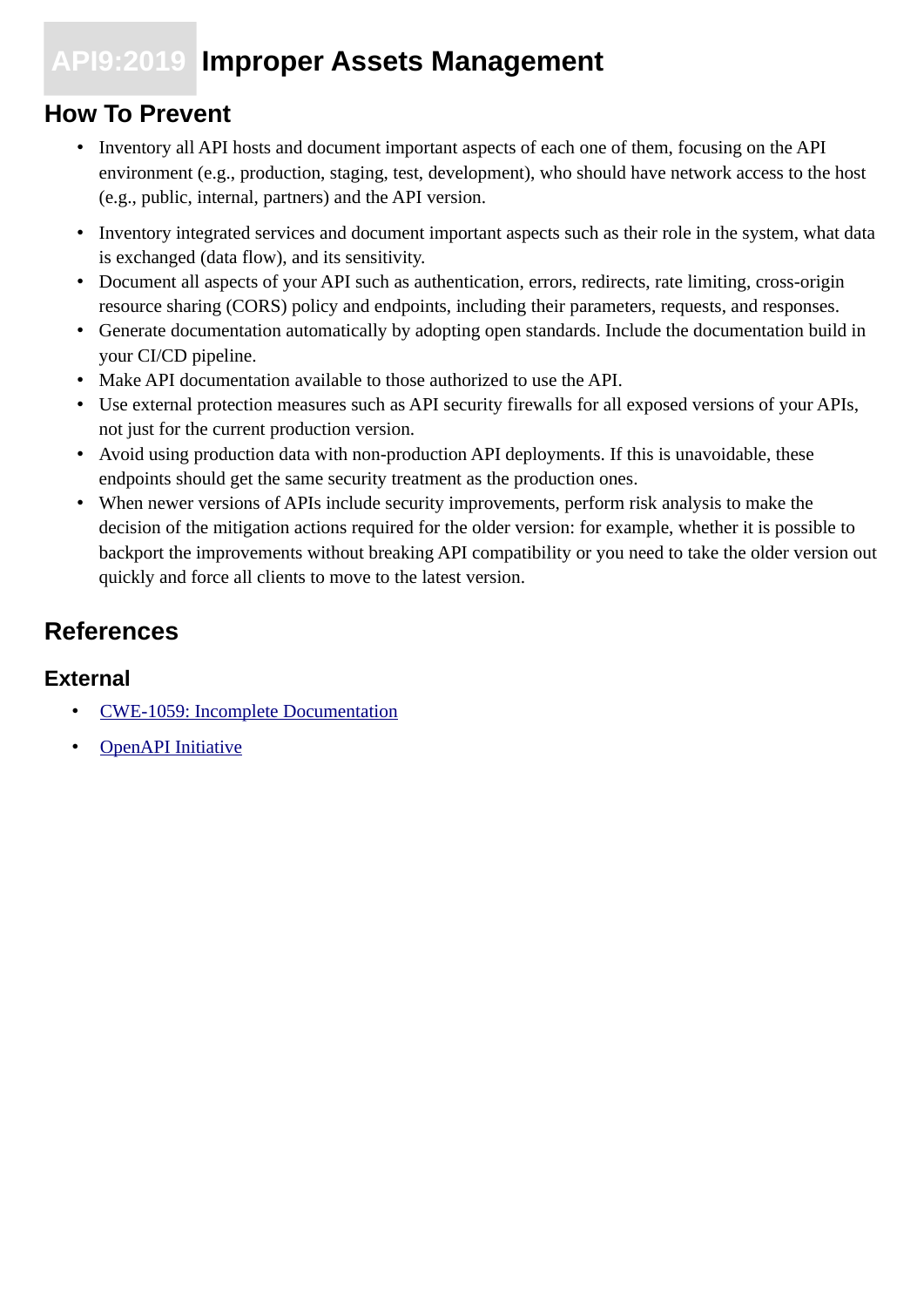## <span id="page-25-0"></span>**API10:2019 Insufficient Logging & Monitoring**

| Threat $\begin{bmatrix} 1 & 1 \\ 1 & 1 \end{bmatrix}$<br><b>Attack</b><br><b>Vectors</b>                    |                                                                                                                                            | <b>Security</b><br><b>Weakness</b>         | <b>Impacts</b>                                                                                                              |
|-------------------------------------------------------------------------------------------------------------|--------------------------------------------------------------------------------------------------------------------------------------------|--------------------------------------------|-----------------------------------------------------------------------------------------------------------------------------|
| <b>API Specific Exploitability: 2</b>                                                                       | <b>Prevalence: 3</b>                                                                                                                       | <b>Detectability: 1</b>                    | <b>Technical: 2 Business Specific</b>                                                                                       |
| Attackers take advantage of lack<br>of logging and monitoring to<br>abuse systems without being<br>noticed. | Without logging and monitoring, or with<br>insufficient logging and monitoring, it is<br>almost impossible to track suspicious<br>fashion. | activities and respond to them in a timely | Without visibility over on-<br>going malicious activities,<br>attackers have plenty of time to<br>fully compromise systems. |

## **Is the API Vulnerable?**

The API is vulnerable if:

- It does not produce any logs, the logging level is not set correctly, or log messages do not include enough detail.
- Log integrity is not guaranteed (e.g., [Log Injection](https://www.owasp.org/index.php/Log_Injection)).
- Logs are not continuously monitored.
- API infrastructure is not continuously monitored.

## **Example Attack Scenarios**

#### **Scenario #1**

Access keys of an administrative API were leaked on a public repository. The repository owner was notified by email about the potential leak, but took more than 48 hours to act upon the incident, and access keys exposure may have allowed access to sensitive data. Due to insufficient logging, the company is not able to assess what data was accessed by malicious actors.

### **Scenario #2**

A video-sharing platform was hit by a "large-scale" credential stuffing attack. Despite failed logins being logged, no alerts were triggered during the timespan of the attack. As a reaction to user complaints, API logs were analyzed and the attack was detected. The company had to make a public announcement asking users to reset their passwords, and report the incident to regulatory authorities.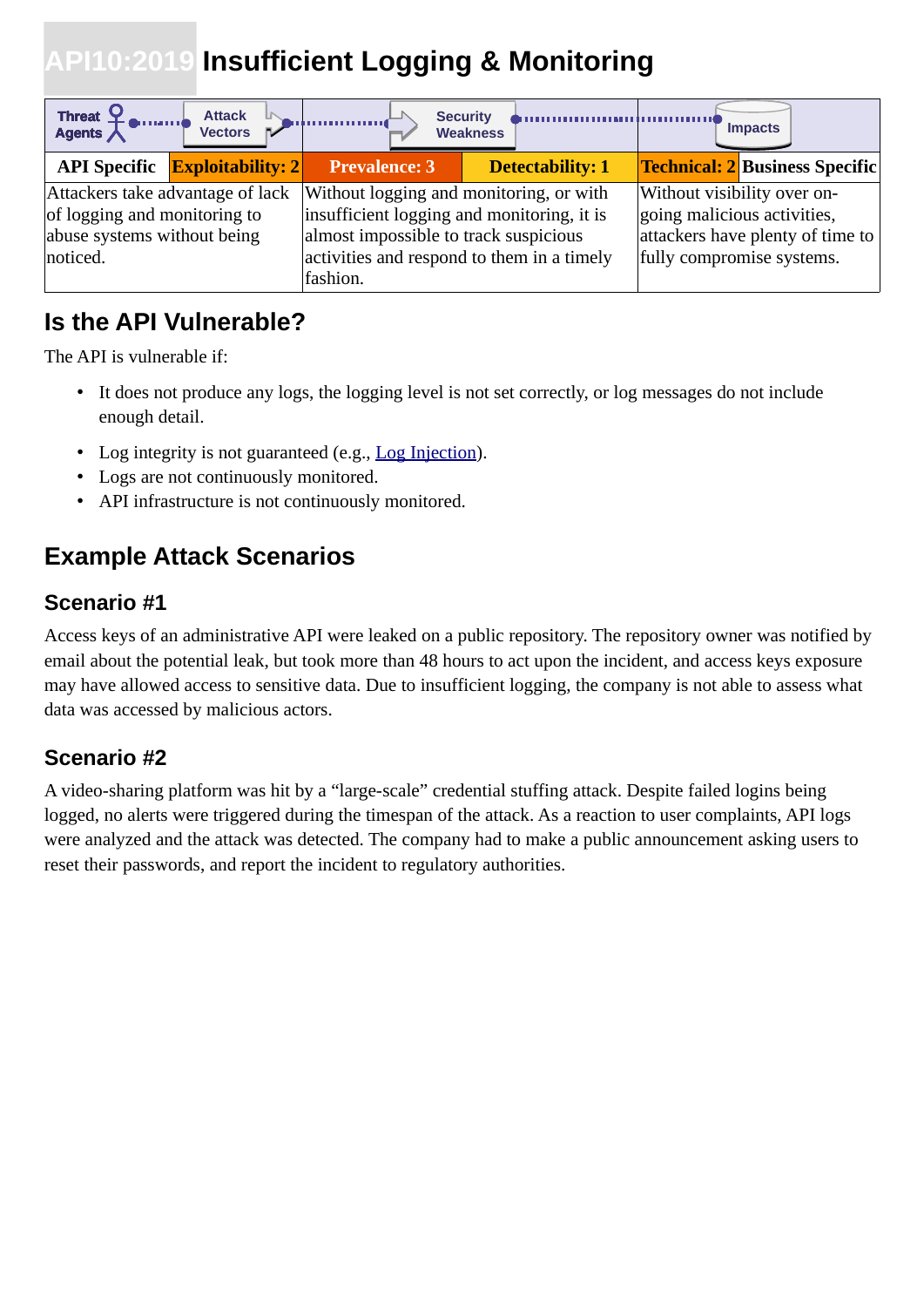## **API10:2019 Insufficient Logging & Monitoring**

## **How To Prevent**

- Log all failed authentication attempts, denied access, and input validation errors.
- Logs should be written using a format suited to be consumed by a log management solution, and should include enough detail to identify the malicious actor.
- Logs should be handled as sensitive data, and their integrity should be guaranteed at rest and transit.
- Configure a monitoring system to continuously monitor the infrastructure, network, and the API functioning.
- Use a Security Information and Event Management (SIEM) system to aggregate and manage logs from all components of the API stack and hosts.
- Configure custom dashboards and alerts, enabling suspicious activities to be detected and responded to earlier.

## **References**

### **OWASP**

- • [OWASP Logging Cheat Sheet](https://www.owasp.org/index.php/Logging_Cheat_Sheet)
- [OWASP Proactive Controls: Implement Logging and Intrusion Detection](https://www.owasp.org/index.php/OWASP_Proactive_Controls)
- OWASP Application Security Verification Standard: V7: Error Handling and Logging Verification **[Requirements](https://github.com/OWASP/ASVS/blob/master/4.0/en/0x15-V7-Error-Logging.md)**

- • [CWE-223: Omission of Security-relevant Information](https://cwe.mitre.org/data/definitions/223.html)
- • [CWE-778: Insufficient Logging](https://cwe.mitre.org/data/definitions/778.html)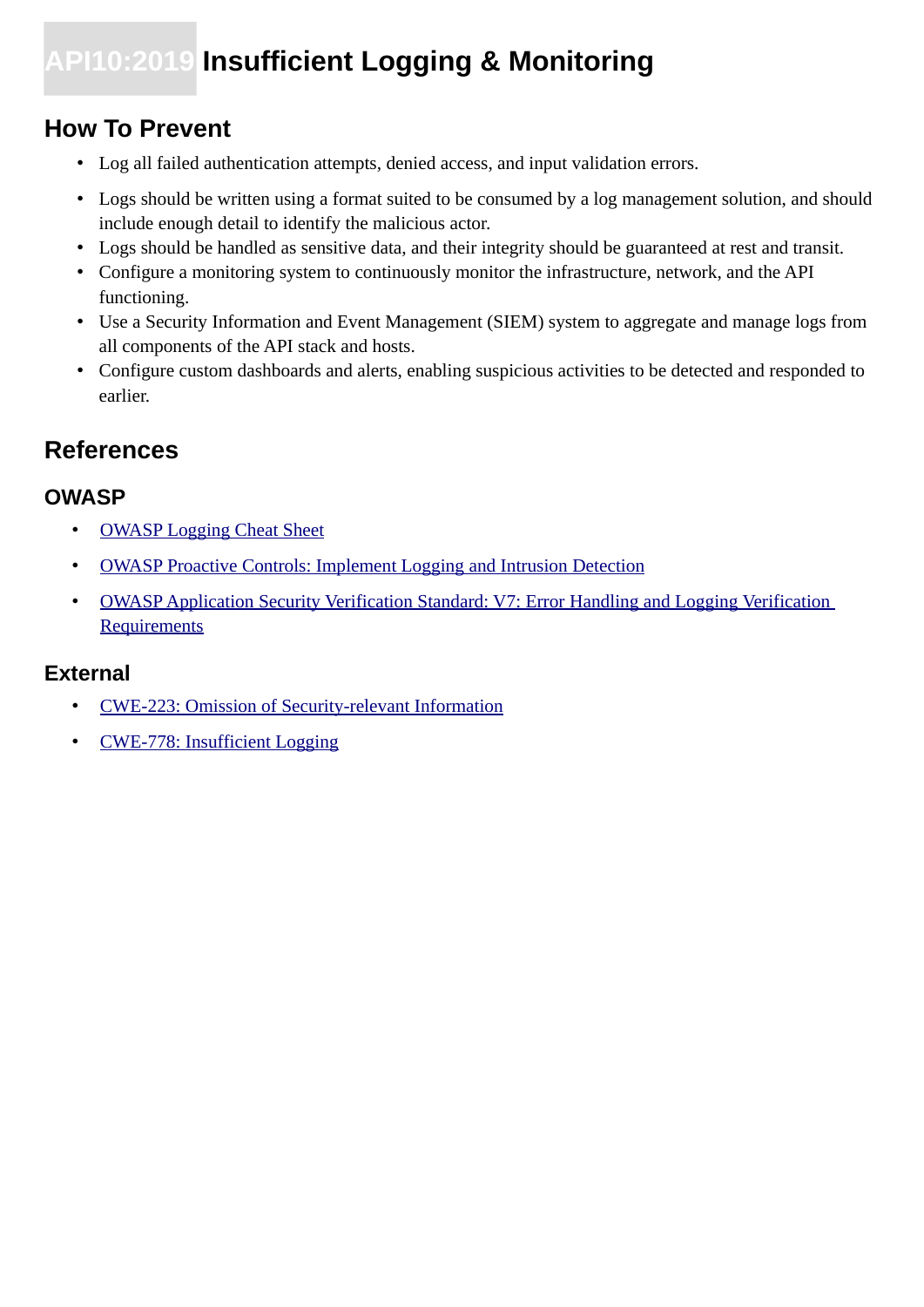## <span id="page-27-0"></span> **+D What's Next for Developers**

The task to create and maintain secure software, or fixing existing ones, can be difficult. APIs are no different.

We believe that education and awareness are key factors to write secure software. Everything else required to accomplish the goal, depends on **establishing and using repeatable security processes and standard security controls**.

OWASP has numerous free and open resources to address security since the very beginning of the project. Please visit the **OWASP** Projects page for a comprehensive list of available projects.

| <b>Education</b>                                        | You can start reading <b>OWASP</b> Education Project materials according to your<br>profession and interest. For hands-on learning, we added crAPI - Completely<br>Ridiculous API on our roadmap. Meanwhile, you can practice WebAppSec using<br>the <b>OWASP</b> DevSlop Pixi Module, a vulnerable WebApp and API service intent<br>to teach users how to test modern web applications and API's for security issues,<br>and how to write more secure API's in the future. You can also attend OWASP<br>AppSec Conference training sessions, or join your local chapter. |  |  |
|---------------------------------------------------------|---------------------------------------------------------------------------------------------------------------------------------------------------------------------------------------------------------------------------------------------------------------------------------------------------------------------------------------------------------------------------------------------------------------------------------------------------------------------------------------------------------------------------------------------------------------------------|--|--|
| <b>Security Requirements</b>                            | Security should be part of every project from the beginning. When doing<br>requirements elicitation, it is important to define what "secure" means for that<br>project. OWASP recommends you use the OWASP Application Security<br>Verification Standard (ASVS) as a guide for setting the security requirements. If<br>you're outsourcing, consider the <b>OWASP Secure Software Contract Annex</b> , which<br>should be adapted according to local law and regulations.                                                                                                 |  |  |
| <b>Security Architecture</b>                            | Security should remain a concern during all the project stages. The OWASP<br>Prevention Cheat Sheets are a good starting point for guidance on how to design<br>security in during the architecture phase. Among many others, you'll find the<br>REST Security Cheat Sheet and the REST Assessment Cheat Sheet.                                                                                                                                                                                                                                                           |  |  |
| <b>Standard Security</b><br><b>Controls</b>             | Adopting Standard Security Controls reduces the risk of introducing security<br>weaknesses while writing your own logic. Despite the fact that many modern<br>frameworks now come with built-in standard effective controls, OWASP<br><b>Proactive Controls gives you a good overview of what security controls you</b><br>should look to include in your project. OWASP also provides some libraries and<br>tools you may find valuable, such as validation controls.                                                                                                    |  |  |
| <b>Secure Software</b><br><b>Development Life Cycle</b> | ou can use the <b>OWASP</b> Software Assurance Maturity Model (SAMM) to improve<br>the process when building APIs. Several other OWASP projects are available to<br>help you during the different API development phase, s e.g., the OWASP Code<br><b>Review Project.</b>                                                                                                                                                                                                                                                                                                 |  |  |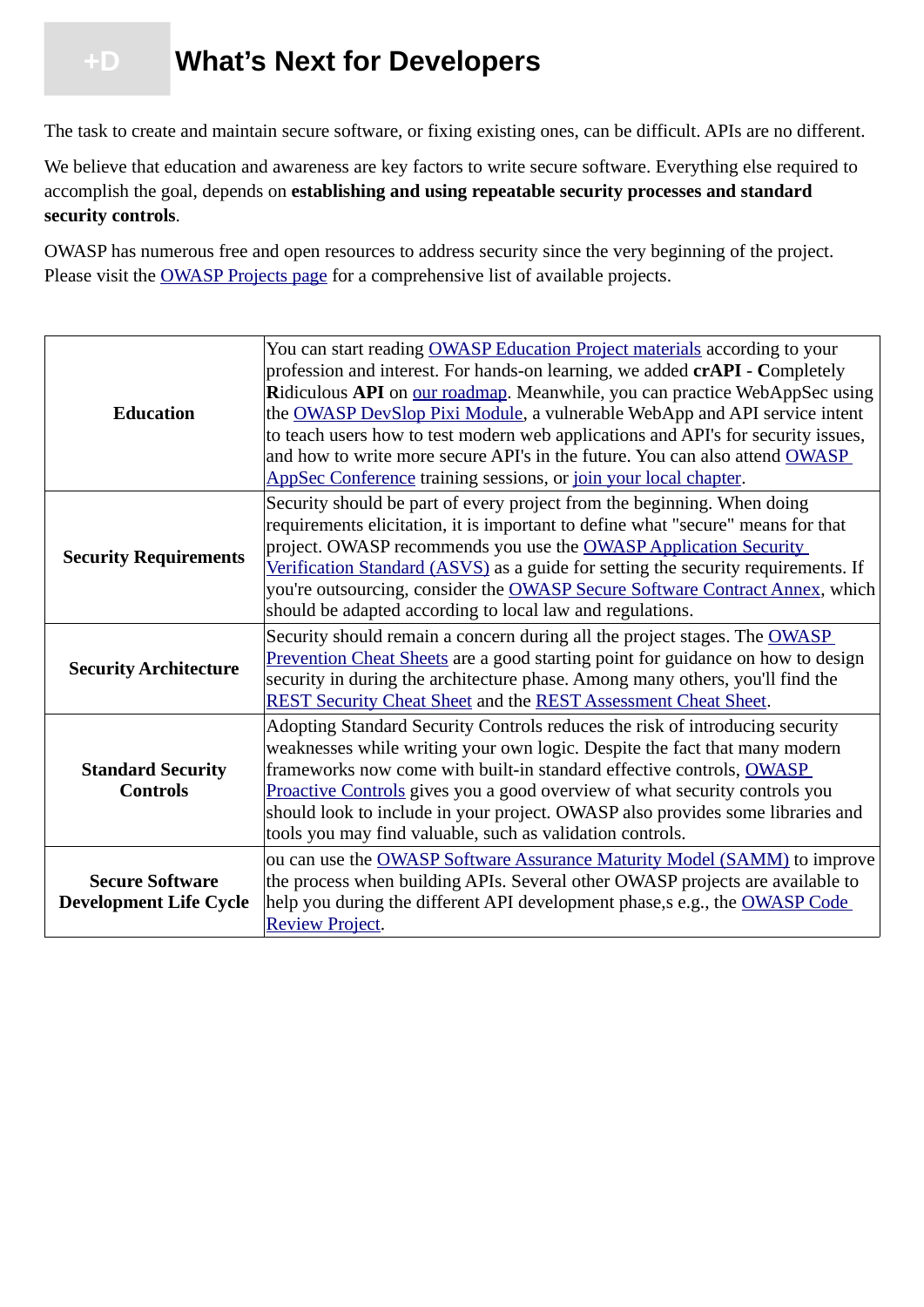## <span id="page-28-0"></span> **+DSO What's Next for DevSecOps**

Due to their importance in modern application architectures, building secure APIs is crucial. Security cannot be neglected, and it should be part of the whole development life cycle. Scanning and penetration testing yearly are no longer enough.

DevSecOps should join the development effort, facilitating continuous security testing across the entire software development life cycle. Their goal is to enhance the development pipeline with security automation, and without impacting the speed of development.

In case of doubt, stay informed, and review, the **DevSecOps Manifesto** often.

| <b>Understand the Threat</b><br><b>Model</b>     | Testing priorities come from a threat model. If you don't have one, consider<br>using OWASP Application Security Verification Standard (ASVS), and the<br><b>OWASP</b> Testing Guide as an input. Involving the development team may help to<br>make them more security-aware.                                                                                                                                                                                             |  |  |
|--------------------------------------------------|----------------------------------------------------------------------------------------------------------------------------------------------------------------------------------------------------------------------------------------------------------------------------------------------------------------------------------------------------------------------------------------------------------------------------------------------------------------------------|--|--|
| <b>Understand the SDLC</b>                       | Join the development team to better understand the Software Development Life<br>Cycle. Your contribution on continuous security testing should be compatible<br>with people, processes, and tools. Everyone should agree with the process, so<br>that there's no unnecessary friction or resistance.                                                                                                                                                                       |  |  |
| <b>Testing Strategies</b>                        | As your work should not impact the development speed, you should wisely<br>choose the best (simple, fastest, most accurate) technique to verify the security<br>requirements. The OWASP Security Knowledge Framework and OWASP<br>Application Security Verification Standard can be great sources of functional and<br>nonfunctional security requirements. There are other great sources for projects<br>and tools similar to the one offered by the DevSecOps community. |  |  |
| <b>Achieving Coverage and</b><br><b>Accuracy</b> | You're the bridge between developers and operations teams. To achieve<br>coverage, not only should you focus on the functionality, but also the<br>orchestration. Work close to both development and operations teams from the<br>beginning so you can optimize your time and effort. You should aim for a state<br>where the essential security is verified continuously.                                                                                                 |  |  |
| <b>Clearly Communicate</b><br><b>Findings</b>    | Contribute value with less or no friction. Deliver findings in a timely fashion,<br>within the tools development teams are using (not PDF files). Join the<br>development team to address the findings. Take the opportunity to educate them,<br>clearly describing the weakness and how it can be abused, including an attack<br>scenario to make it real.                                                                                                                |  |  |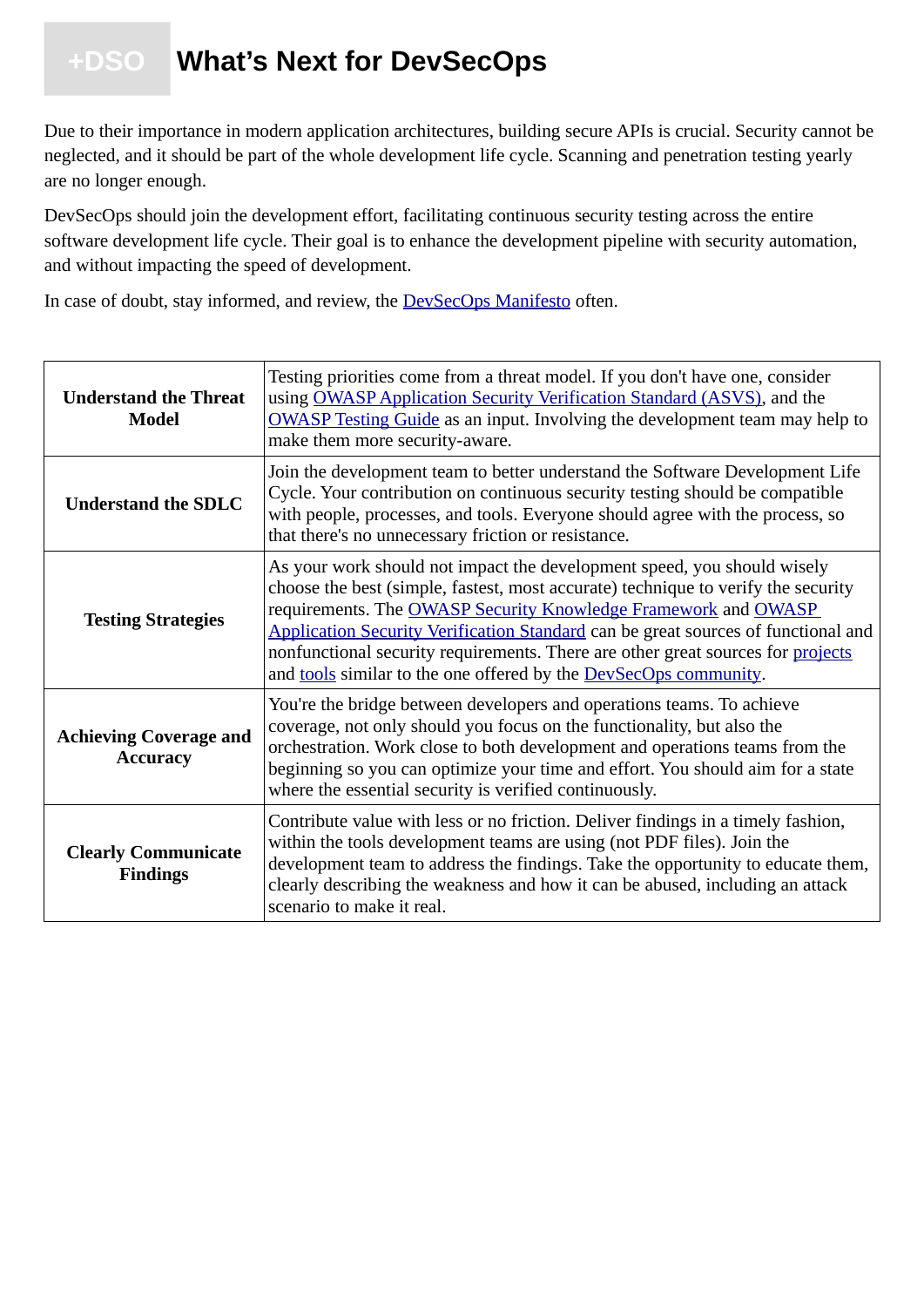## <span id="page-29-0"></span> **+DAT Methodology and Data**

### **Overview**

Since the AppSec industry has not been specifically focused on the most recent applications architectures, in which APIs play an important role, compiling a list of the ten most critical API security risks, based on a public call for data, would have been a hard task. Despite there being no public data call, the resulting Top 10 list is still based on publicly available data, security experts contributions, and open discussion with the security community.

## **Methodology and Data**

In the first phase, publicly available data about APIs security incidents were collected, reviewed, and categorized by a group of security experts. Such data was collected from bug bounty platforms and vulnerability databases, within a one-year-old time frame. It was used for statistical purposes.

In the next phase, security practitioners with penetration testing experience were asked to compile their own Top 10 list.

The [OWASP Risk Rating Methodology](https://www.owasp.org/index.php/OWASP_Risk_Rating_Methodology) was used to perform he Risk Analysis. The scores were discussed and reviewed between the security practitioners. For considerations on this matters, please refer to the API Security [Risks](#page-5-0) section.

The first draft of the OWASP API Security Top 10 2019 resulted from a consensus between statistical results from phase one, and the security practitioners' lists. This draft was then submitted for appreciation and review by another group of security practitioners, with relevant experience in the API security fields.

The OWASP API Security Top 10 2019 was first presented in the OWASP Global AppSec Tel Aviv event (May 2019). Since then, it has been available on GitHub for public discussion and contributions.

The list of contributors is available in the **Acknowledgments** section.